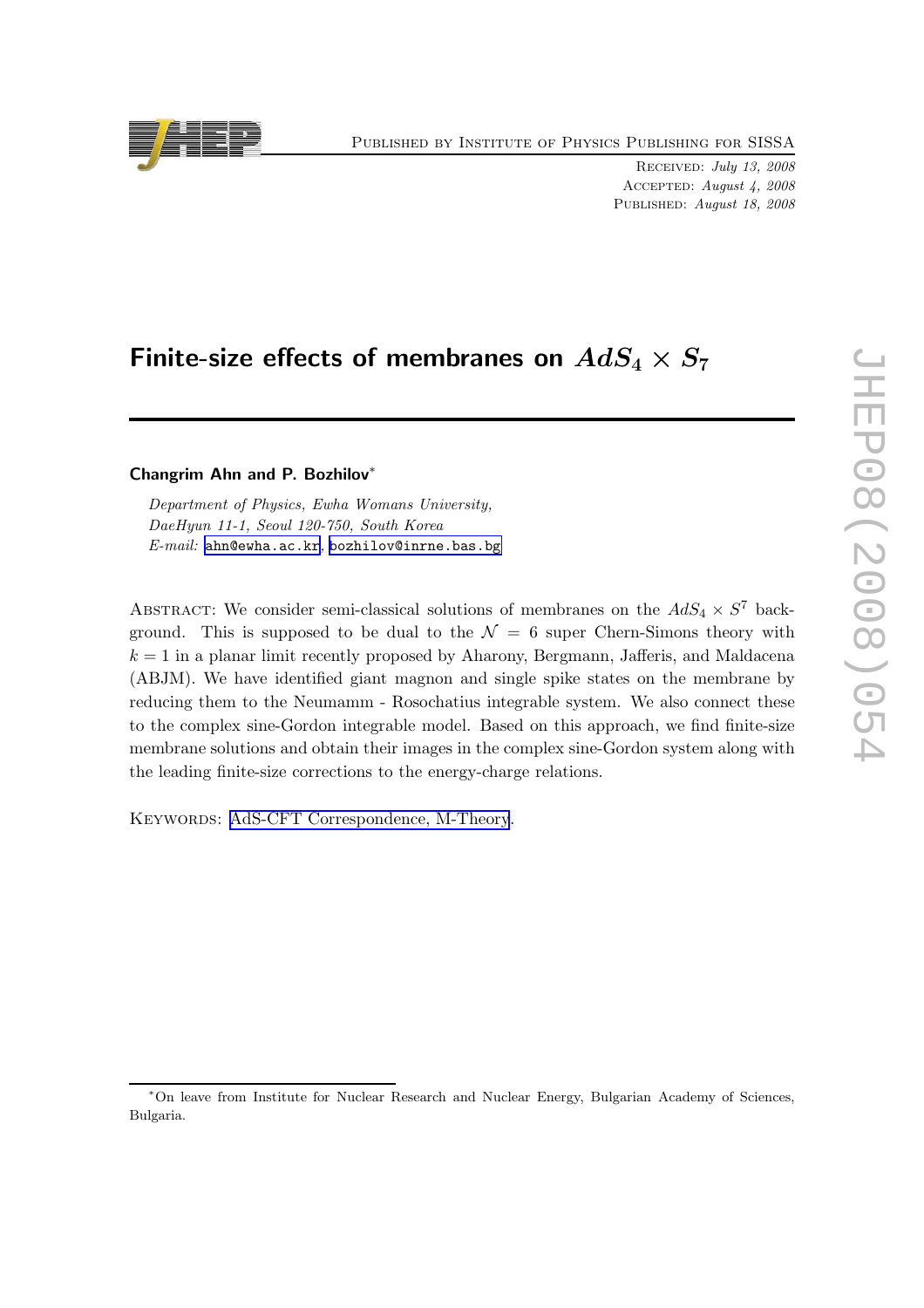# Contents

|    | 1. Introduction                            | 1              |
|----|--------------------------------------------|----------------|
|    | 2. Membranes on $AdS_4 \times S^7$         | $\overline{2}$ |
|    | 3. NR integrable system from M2-brane      | $\overline{4}$ |
|    | 4. Relationship between NR and CSG systems | $\overline{7}$ |
|    | 4.1 Examples: GM and SS analogues          | 9              |
| 5. | Finite-size effects                        | 12             |
|    | 5.1 The GM analogue                        | 13             |
|    | 5.2 The SS analogue                        | 15             |
|    | 6. Concluding remarks                      | 16             |
|    | A. $\epsilon$ -expansions                  | 17             |

# 1. Introduction

After many interesting developments in the duality between type IIB string theory on  $AdS_5 \times S^5$  and  $\mathcal{N} = 4$  super Yang-Mills theory, the AdS/CFT correspondence [\[1](#page-18-0)-[3\]](#page-18-0) is now being extended into the  $AdS_4/CFT_3$ . The first three-dimensional conformal field theory, consistent with all known symmetries of M2-branes was found in[[4\]](#page-18-0). It is invariant under 16 supersymmetries, possesses  $SO(8)$  R-symmetry and is conformally invariant at the classical level. In this model, the gauge field is nonpropagating. More recent proposal for the worldvolume theory of multiple M2-branes uses a Lorentzian three algebra (constructed from ordinary Lie algebra)  $[5-7]$ . There are more related developments recently  $[8-11]$ . An alternative proposal for the theory of multiple M2-branes was made by ABJM which is  $\mathcal{N}=6$  super Chern-Simons theory with  $SU(N) \times SU(N)$  gauge symmetry and level k [[12\]](#page-19-0). In the limit  $N, k \to \infty$  with a fixed value of 't Hooft coupling  $\lambda = N/k$ , this theory is claimed to be dual to the type IIA superstring theory on  $AdS_4 \times CP^3$ . For a small  $\lambda$ , a leading two-loop perturbation calculation has been studied and a new integrable structure has been discovered[[13, 14](#page-19-0)]. This motivates efforts to discover classical integrability in string theory side. Indeed, BMN-like states[[15\]](#page-19-0), integrability[[16, 17\]](#page-19-0), and giant magnon stateand its finite-size effect [[18, 19](#page-19-0)] in the  $k \to \infty$  limit where the target space becomes  $AdS_4 \times CP_3$  have been reported.

With these developments, it is interesting to consider dual to M-theory on  $AdS_4 \times S^7$ in  $\lambda \gg 1$  limit at  $k = 1$  by considering membranes on  $AdS_4 \times S^7$ . It is already known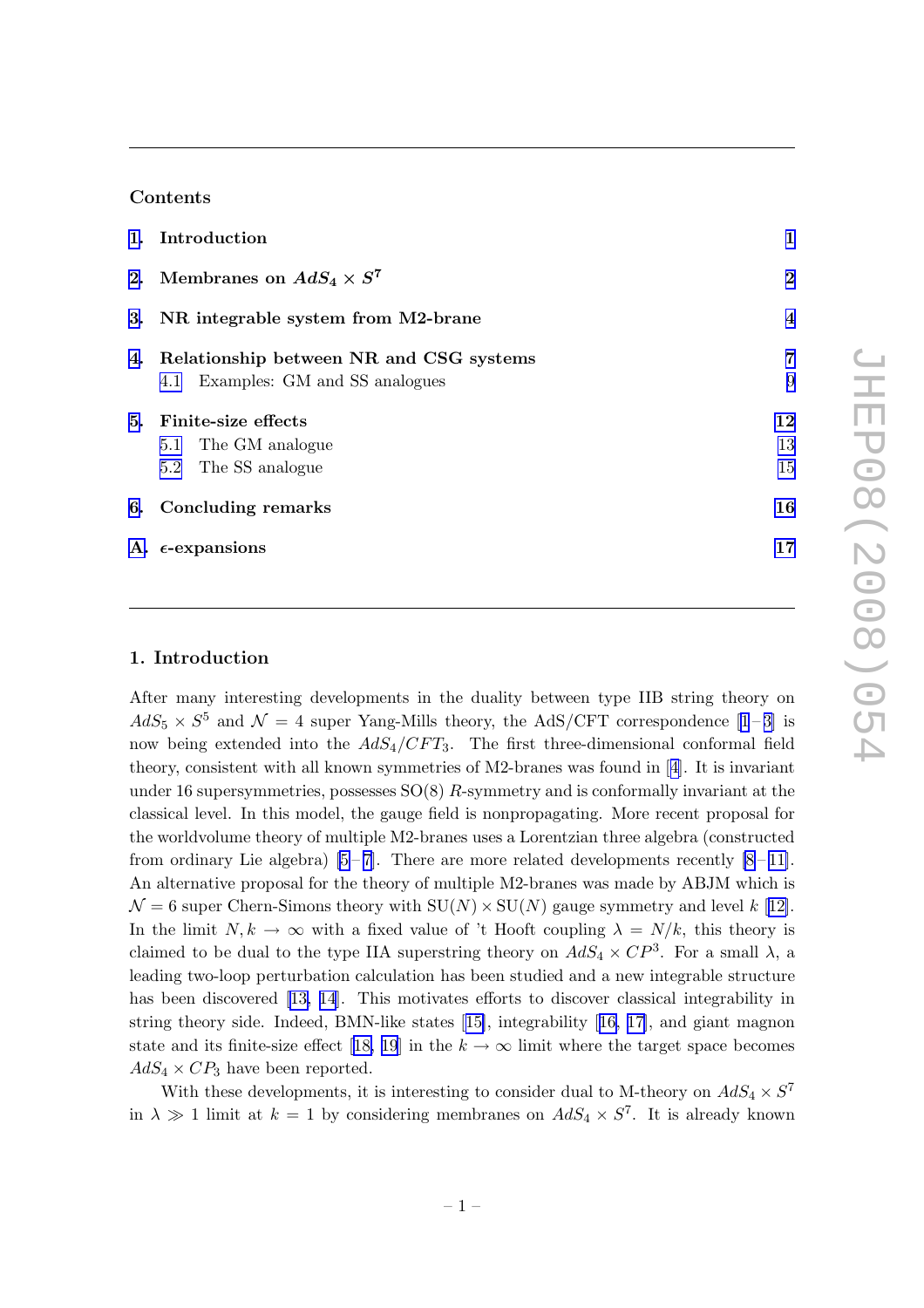<span id="page-2-0"></span>that there exist M2-brane configurations on  $AdS_4 \times S^7$ , which have properties, similar to some string solutions on  $AdS_5 \times S^5$ . In particular, some of them have description in terms of the Neumamm - Rosochatius (NR) integrable system [\[20\]](#page-19-0). The NR system has been proposed for the string theory on  $AdS_5 \times S^5$  in [\[21](#page-19-0)-23]. It was also established that they can reproduce the continuous limit of the integrable  $SU(2)$  spin chain [\[24\]](#page-19-0). (See also [\[25](#page-19-0)].) Besides, giant magnon (GM) and single spike (SS) like energy-charge relations havebeen found  $[26-28]$  $[26-28]$  $[26-28]$ . It is interesting if the above achievements can be extended to include other string analogies. One possible task is to discover membrane configurations which can be related to the complex sine-Gordon (CSG) integrable system. Recently, the finite-size string corrections are actively investigated as a new window for the AdS/CFT correspondence $[29-39]$  $[29-39]$  $[29-39]$ . That is why, another direction of research can be to try to find analogous finite-size corrections from M2-branes on  $AdS_4 \times S^7$ . In this paper, we extend our string results obtained in[[39\]](#page-20-0) to the M2-brane case. Namely, we use the reduction of the M2-brane dynamics to the one of the NR integrable model, to map all membrane solutions described by this dynamical system onto solutions of the CSG integrable model. In the framework of this NR approach, we find finite size corrections to the membrane energy-charge relations.

The article is organized as follows. In section2 we introduce the partially gauge fixed M2-brane action and constraints. After reducing to the  $R_t \times S^7$  subspace, we propose membrane embedding coordinates appropriate for our purposes. In section3 we describe how the NR integrable system arises from the M2-brane. In section4 we find relations between the parameters of the membrane solutions described by this dynamical system and the parameters in the corresponding solutions of the CSG integrable model. GM and SS like solutions are considered as examples. In section5 we describe finite size membrane solution, its image in the complex sine-Gordon system, and the leading corrections to the energy-charge relations analogous to the GM and SS strings on  $R_t \times S^3$ . We conclude the paper with some comments in section6.

# 2. Membranes on  $AdS_4 \times S^7$

We begin with the following membrane action

$$
S = \int d^3 \xi \left\{ \frac{1}{4\lambda^0} \Big[ G_{00} - 2\lambda^j G_{0j} + \lambda^i \lambda^j G_{ij} - (2\lambda^0 T_2)^2 \det G_{ij} \Big] + T_2 C_{012} \right\}, \qquad (2.1)
$$

where

 $\overline{z}$ 

$$
G_{mn} = g_{MN}(X)\partial_m X^M \partial_n X^N, \qquad G_{012} = c_{MNP}(X)\partial_0 X^M \partial_1 X^N \partial_2 X^P,
$$
  
\n
$$
\partial_m = \partial/\partial \xi^m, \qquad m = (0, i) = (0, 1, 2),
$$
  
\n
$$
\xi^0, \xi^1, \xi^2) = (\tau, \sigma_1, \sigma_2), \qquad M = (0, 1, ..., 10),
$$

are the fields induced on the membrane worldvolume from the background metric  $q_{MN}$  and the background 3-form gauge field  $c_{MNP}$ ,  $\lambda^m$  are Lagrange multipliers,  $x^M = X^M(\xi)$  are themembrane embedding coordinates, and  $T_2$  is its tension. As shown in [[40](#page-20-0)], the above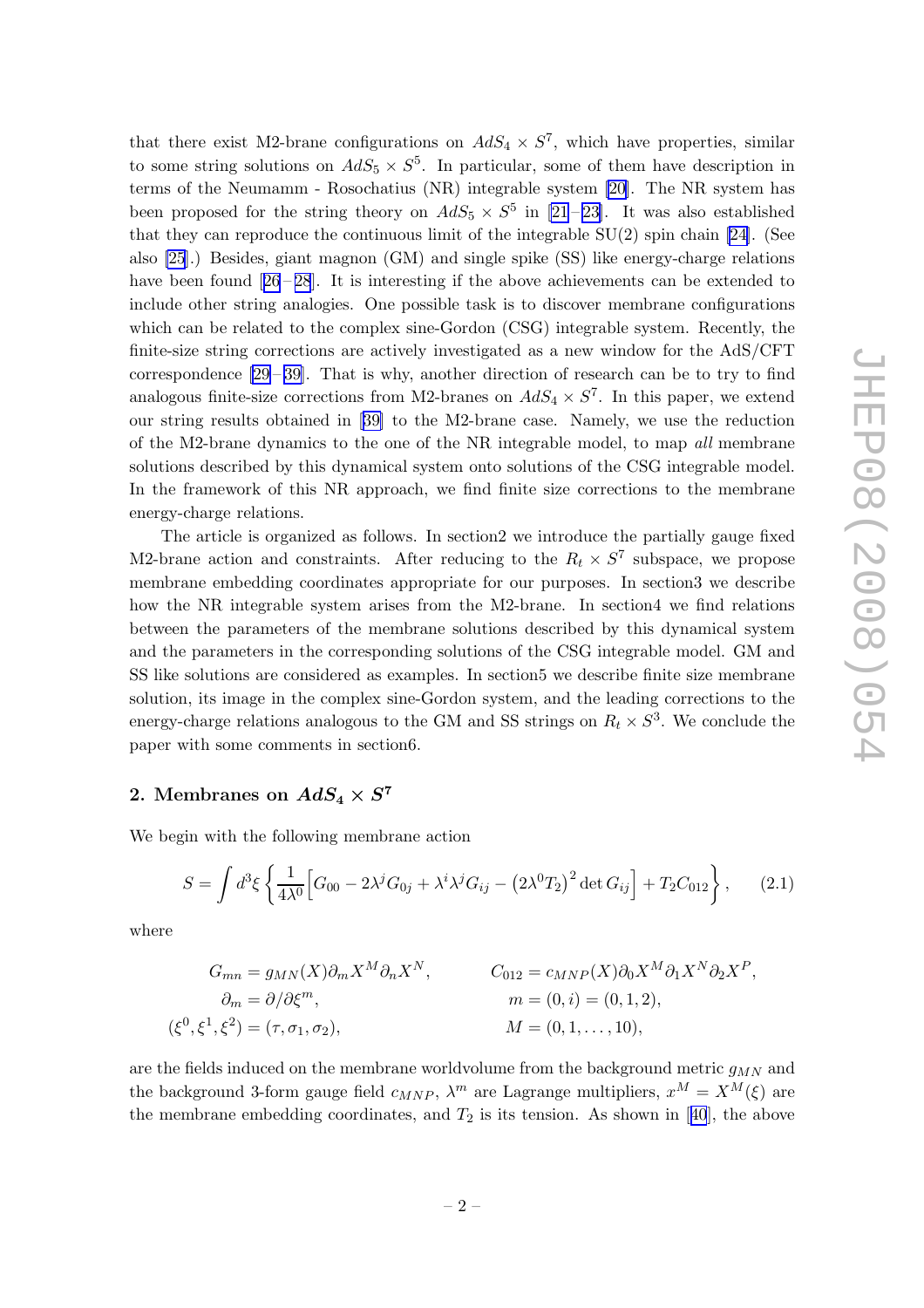<span id="page-3-0"></span>action is classically equivalent to the Nambu-Goto type action

$$
S^{\rm NG} = -T_2 \int d^3 \xi \left( \sqrt{-\det G_{mn}} - \frac{1}{6} \varepsilon^{mnp} \partial_m X^M \partial_n X^N \partial_p X^P c_{MNP} \right)
$$

and to the Polyakov type action

$$
S^{P} = -\frac{T_2}{2} \int d^3 \xi \left[ \sqrt{-\gamma} \left( \gamma^{mn} G_{mn} - 1 \right) - \frac{1}{3} \varepsilon^{mnp} \partial_m X^M \partial_n X^N \partial_p X^P c_{MNP} \right],
$$

where  $\gamma^{mn}$  is the auxiliary worldvolume metric and  $\gamma = \det \gamma_{mn}$ . In addition, the action ([2.1\)](#page-2-0) gives a unified description for the tensile and tensionless membranes.

The equations of motion for the Lagrange multipliers  $\lambda^m$  generate the constraints

$$
G_{00} - 2\lambda^j G_{0j} + \lambda^i \lambda^j G_{ij} + (2\lambda^0 T_2)^2 \det G_{ij} = 0,
$$
\n(2.2)

$$
G_{0j} - \lambda^i G_{ij} = 0. \tag{2.3}
$$

Further on, we will work in diagonal worldvolume gauge  $\lambda^{i} = 0$ , in which the action  $(2.1)$  $(2.1)$  and the constraints  $(2.2)$ ,  $(2.3)$  simplify to

$$
S_M = \int d^3 \xi \mathcal{L}_M = \int d^3 \xi \left\{ \frac{1}{4\lambda^0} \Big[ G_{00} - \left( 2\lambda^0 T_2 \right)^2 \det G_{ij} \Big] + T_2 C_{012} \right\}, \quad (2.4)
$$

$$
G_{00} + (2\lambda^0 T_2)^2 \det G_{ij} = 0, \tag{2.5}
$$

$$
G_{0i} = 0. \t\t(2.6)
$$

Let us note that the action  $(2.4)$  and the constraints  $(2.5)$ ,  $(2.6)$  *coincide* with the usually used gauge fixed Polyakov type action and constraints after the following identification of the parameters  $2\lambda^0 T_2 = L = const$  (see for instance [\[41\]](#page-20-0)).

Searching for membrane configurations in  $AdS_4 \times S^7$ , which correspond to the Neumann or Neumann-Rosochatius integrable systems, we should first eliminate the membrane interaction with the background 3-form field on  $AdS_4$ , to ensure more close analogy with the strings on  $AdS_5 \times S^5$ . To make our choice, let us write down the background. It can be parameterized as follows

$$
ds^{2} = \mathcal{R}^{2} \left[ -\cosh^{2} \rho dt^{2} + d\rho^{2} + \sinh^{2} \rho \left( d\alpha^{2} + \sin^{2} \alpha d\beta^{2} \right) + 4d\Omega_{7}^{2} \right],
$$
  

$$
c_{(3)} = \mathcal{R}^{3} \sinh^{3} \rho \sin \alpha dt \wedge d\alpha \wedge d\beta.
$$

Since we want the membrane to have nonzero conserved energy on AdS, the simplest choice for which the interaction with the  $c_{(3)}$  field disappears, is to fix the coordinates  $\rho$ ,  $\alpha$  and  $\beta$ :  $\rho = 0$ ,  $\alpha, \beta = \text{constants}$ . Thus, we restrict our considerations to membranes moving on the  $R_t \times S^7$  subspace of  $AdS_4 \times S^7$  with metric

$$
ds_{\text{sub}}^2 = \mathcal{R}^2 \left\{ -dt^2 + 4 \left[ d\psi_1^2 + \cos^2 \psi_1 d\varphi_1^2 + \sin^2 \psi_2 (d\psi_2^2 + \sin^2 \psi_2 (d\psi_3^2 + \cos^2 \psi_3 d\varphi_3^2 + \sin^2 \psi_3 d\varphi_4^2)) \right] \right\}.
$$

The membrane embedding into  $R_t \times S^7$ , appropriate for our purposes, is

$$
Z_0 = \mathcal{R}e^{it(\xi^m)}, \quad W_a = 2\mathcal{R}r_a(\xi^m)e^{i\varphi_a(\xi^m)}, \quad a = (1, 2, 3, 4), \tag{2.7}
$$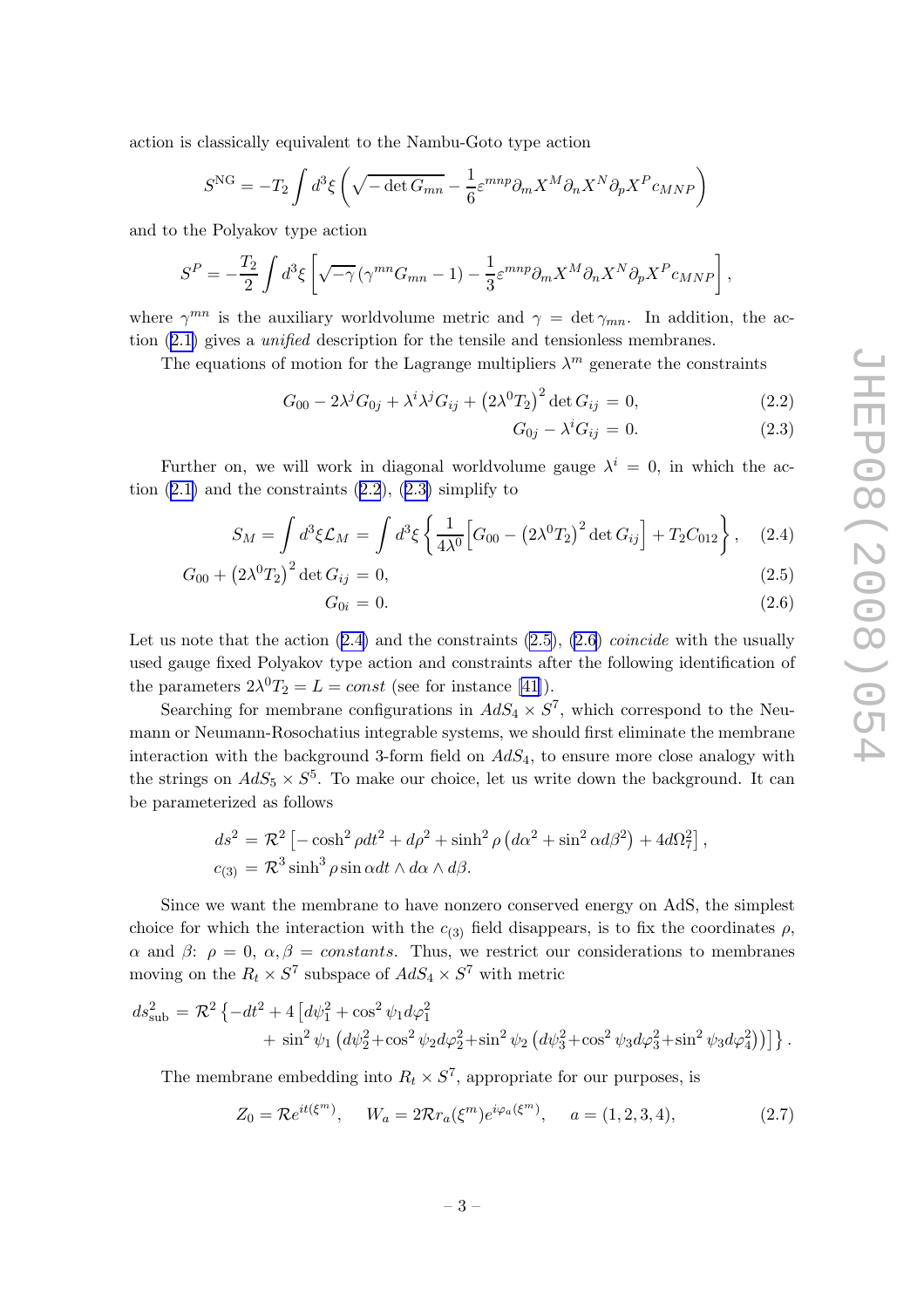<span id="page-4-0"></span>where  $r_a$  are real functions of  $\xi^m$ , while  $\varphi_a$  are the isometric coordinates on which the background metric does not depend. The four complex coordinates  $W_a$  are restricted by the real embedding condition

$$
\delta_{ab} W_a \overline{W}_b - (2\mathcal{R})^2 = 0, \quad \text{or} \quad \delta_{ab} r_a r_b - 1 = 0. \tag{2.8}
$$

The coordinates  $r_a$  are connected to the initial coordinates, on which the background depends, through the equalities

$$
r_1 = \cos \psi_1,
$$
  
\n
$$
r_3 = \sin \psi_1 \sin \psi_2 \cos \psi_3,
$$
  
\n
$$
r_4 = \sin \psi_1 \sin \psi_2 \sin \psi_3.
$$

For the embedding described above, the induced metric is given by

$$
G_{mn} = -\partial_{(m} Z_0 \partial_{n)} \bar{Z}_0 + \delta_{ab} \partial_{(m} W_a \partial_{n)} \bar{W}_b
$$
  
=  $\mathcal{R}^2 \left[ -\partial_m t \partial_n t + 4 \sum_{a=1}^4 \left( \partial_m r_a \partial_n r_a + r_a^2 \partial_m \varphi_a \partial_n \varphi_a \right) \right].$  (2.9)

Correspondingly, the membrane Lagrangian becomes

$$
\mathcal{L} = \mathcal{L}_M + \Lambda_M (\delta_{ab} r_a r_b - 1),
$$

where  $\Lambda_M$  is a Lagrange multiplier.

# 3. NR integrable system from M2-brane

Let us consider the following particular case of the above membrane embedding [\[20\]](#page-19-0)

$$
Z_0 = \mathcal{R}e^{i\kappa\tau}, \qquad W_a = 2\mathcal{R}r_a(\xi, \eta)e^{i[\omega_a\tau + \mu_a(\xi, \eta)]}, \qquad (3.1)
$$

$$
\xi = \alpha\sigma_1 + \beta\tau, \qquad \eta = \gamma\sigma_2 + \delta\tau,
$$

which implies

$$
t = \kappa \tau, \quad \varphi_a(\xi^m) = \varphi_a(\tau, \sigma_1, \sigma_2) = \omega_a \tau + \mu_a(\xi, \eta). \tag{3.2}
$$

Here  $\kappa$ ,  $\omega_a$ ,  $\alpha$ ,  $\beta$ ,  $\gamma$ ,  $\delta$  are parameters. For this ansatz, the membrane Lagrangian takes the form  $(\partial_{\xi} = \partial/\partial \xi, \partial_{\eta} = \partial/\partial \eta)$ 

$$
\mathcal{L} = -\frac{\mathcal{R}^2}{\lambda^0} \left\{ \left( 4\lambda^0 T_2 \mathcal{R} \alpha \gamma \right)^2 \sum_{a < b=1}^4 \left[ (\partial_{\xi} r_a \partial_{\eta} r_b - \partial_{\eta} r_a \partial_{\xi} r_b)^2 \right. \\ \left. + (\partial_{\xi} r_a \partial_{\eta} \mu_b - \partial_{\eta} r_a \partial_{\xi} \mu_b)^2 r_b^2 + (\partial_{\xi} \mu_a \partial_{\eta} r_b - \partial_{\eta} \mu_a \partial_{\xi} r_b)^2 r_a^2 \right. \\ \left. + (\partial_{\xi} \mu_a \partial_{\eta} \mu_b - \partial_{\eta} \mu_a \partial_{\xi} \mu_b)^2 r_a^2 r_b^2 \right] \\ \left. + \sum_{a=1}^4 \left[ \left( 4\lambda^0 T_2 \mathcal{R} \alpha \gamma \right)^2 (\partial_{\xi} r_a \partial_{\eta} \mu_a - \partial_{\eta} r_a \partial_{\xi} \mu_a)^2 - (\beta \partial_{\xi} \mu_a + \delta \partial_{\eta} \mu_a + \omega_a)^2 \right] r_a^2 \right. \\ \left. - \sum_{a=1}^4 (\beta \partial_{\xi} r_a + \delta \partial_{\eta} r_a)^2 + (\kappa/2)^2 \right\} + \Lambda_M \left( \sum_{a=1}^4 r_a^2 - 1 \right).
$$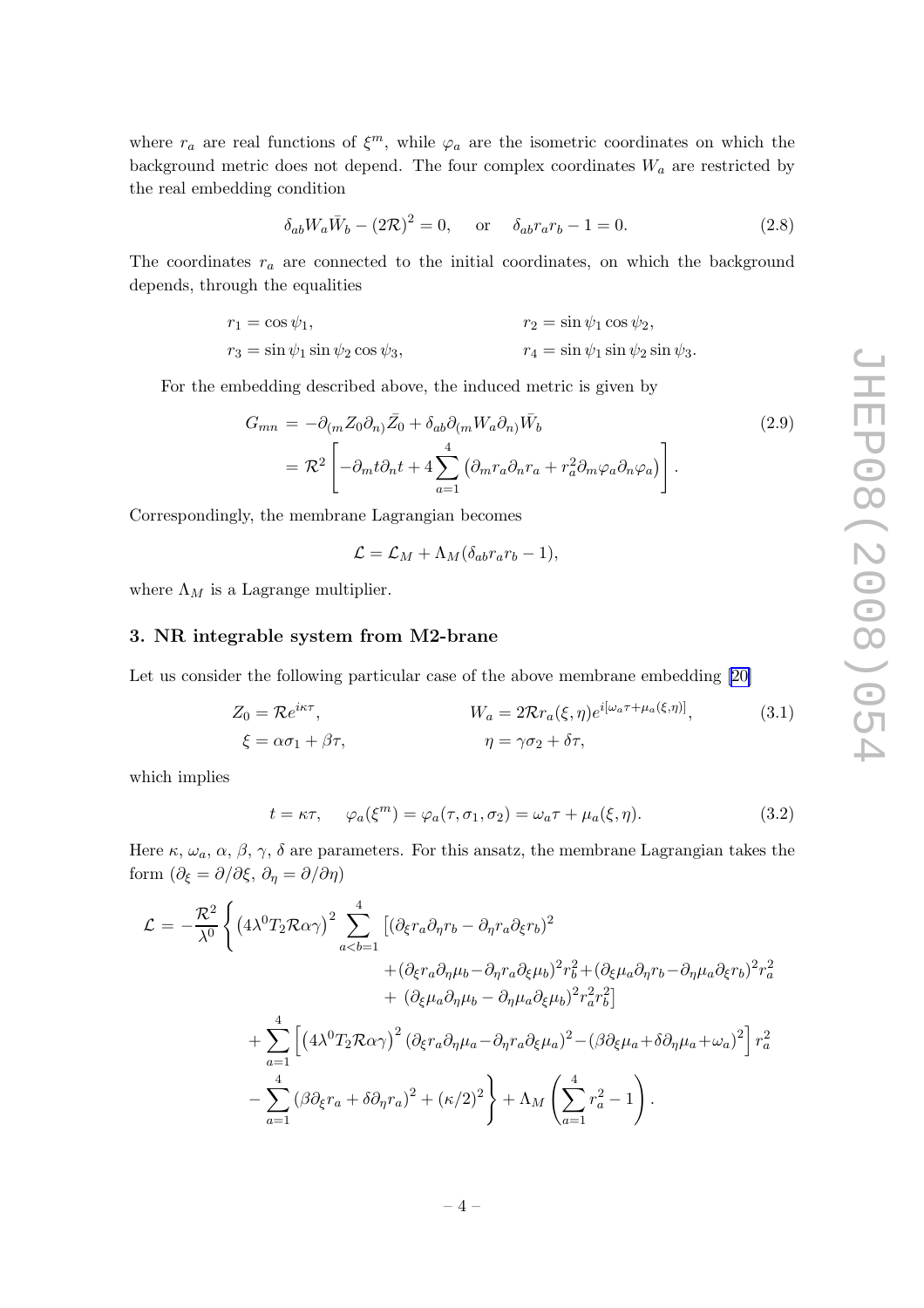<span id="page-5-0"></span>In order to reduce the above Lagrangian to the NR one, we make the following choice

$$
r_1 = r_1(\xi), \t r_2 = r_2(\xi), \t \omega_3 = \pm \omega_4 = \omega, \n r_3 = r_3(\eta) = r_0 \sin \eta, \t r_4 = r_4(\eta) = r_0 \cos \eta, \t r_0 < 1, \t (3.3) \n \mu_1 = \mu_1(\xi), \t \mu_2 = \mu_2(\xi), \t \mu_3, \mu_4 = 0,
$$
\n(3.4)

and receive (prime is used for  $d/d\xi$ )

$$
\mathcal{L} = -\frac{\mathcal{R}^2}{\lambda^0} \left\{ \sum_{a=1}^2 \left[ (\tilde{A}^2 - \beta^2) r_a'^2 + (\tilde{A}^2 - \beta^2) r_a^2 \left( \mu_a' - \frac{\beta \omega_a}{\tilde{A}^2 - \beta^2} \right)^2 - \frac{\tilde{A}^2}{\tilde{A}^2 - \beta^2} \omega_a^2 r_a^2 \right] + (\kappa/2)^2 - r_0^2 (\omega^2 + \delta^2) \right\} + \Lambda_M \left[ \sum_{a=1}^2 r_a^2 - (1 - r_0^2) \right],
$$

where  $\tilde{A}^2 \equiv (4\lambda^0 T_2 \mathcal{R} \alpha \gamma r_0)^2$ . A single time integration of the equations of motion for  $\mu_a$ following from the above Lagrangian gives

$$
\mu'_a = \frac{1}{\tilde{A}^2 - \beta^2} \left( \frac{C_a}{r_a^2} + \beta \omega_a \right),\tag{3.4}
$$

where  $C_a$  are arbitrary constants. Taking this into account, one obtains the following effective Lagrangian for the coordinates  $r_a(\xi)$ 

$$
L_{\rm NR} = \sum_{a=1}^{2} \left[ (\tilde{A}^2 - \beta^2) r_a'^2 - \frac{1}{\tilde{A}^2 - \beta^2} \left( \frac{C_a^2}{r_a^2} + \tilde{A}^2 \omega_a^2 r_a^2 \right) \right] + \Lambda_M \left[ \sum_{a=1}^{2} r_a^2 - (1 - r_0^2) \right].
$$

This Lagrangian, in full analogy with the string considerations [\[23](#page-19-0)], corresponds to particular case of the *n*-dimensional NR integrable system. For  $C_a = 0$  one obtains the Neumann integrable system, which in the case at hand describes two-dimensional harmonic oscillator, constrained to remain on a circle of radius  $\sqrt{1 - r_0^2}$ .

Let us write down the three constraints  $(2.5)$  $(2.5)$  $(2.5)$ ,  $(2.6)$  $(2.6)$  for the present case. To achieve more close correspondence with the string on  $AdS_5 \times S^5$ , we want the third one,  $G_{02} = 0$ , to be identically satisfied. To this end, since  $G_{02} \sim r_0^2 \gamma \delta$ , we set  $\delta = 0$ , i.e.  $\eta = \gamma \sigma_2$ . Then, the first two constraints give the conserved Hamiltonian  $H_{\rm NR}$  and a relation between the parameters:

$$
H_{\rm NR} = \sum_{a=1}^{2} \left[ (\tilde{A}^2 - \beta^2) r_a'^2 + \frac{1}{\tilde{A}^2 - \beta^2} \left( \frac{C_a^2}{r_a^2} + \tilde{A}^2 \omega_a^2 r_a^2 \right) \right] = \frac{\tilde{A}^2 + \beta^2}{\tilde{A}^2 - \beta^2} \left[ (\kappa/2)^2 - (r_0 \omega)^2 \right],
$$
  

$$
\sum_{a=1}^{2} \omega_a C_a + \beta \left[ (\kappa/2)^2 - (r_0 \omega)^2 \right] = 0.
$$
 (3.5)

For closed membranes,  $r_a$  and  $\mu_a$  satisfy the following periodicity conditions

$$
r_a(\xi + 2\pi\alpha) = r_a(\xi), \quad \mu_a(\xi + 2\pi\alpha) = \mu_a(\xi) + 2\pi n_a,
$$
\n(3.6)

where  $n_a$  are integer winding numbers.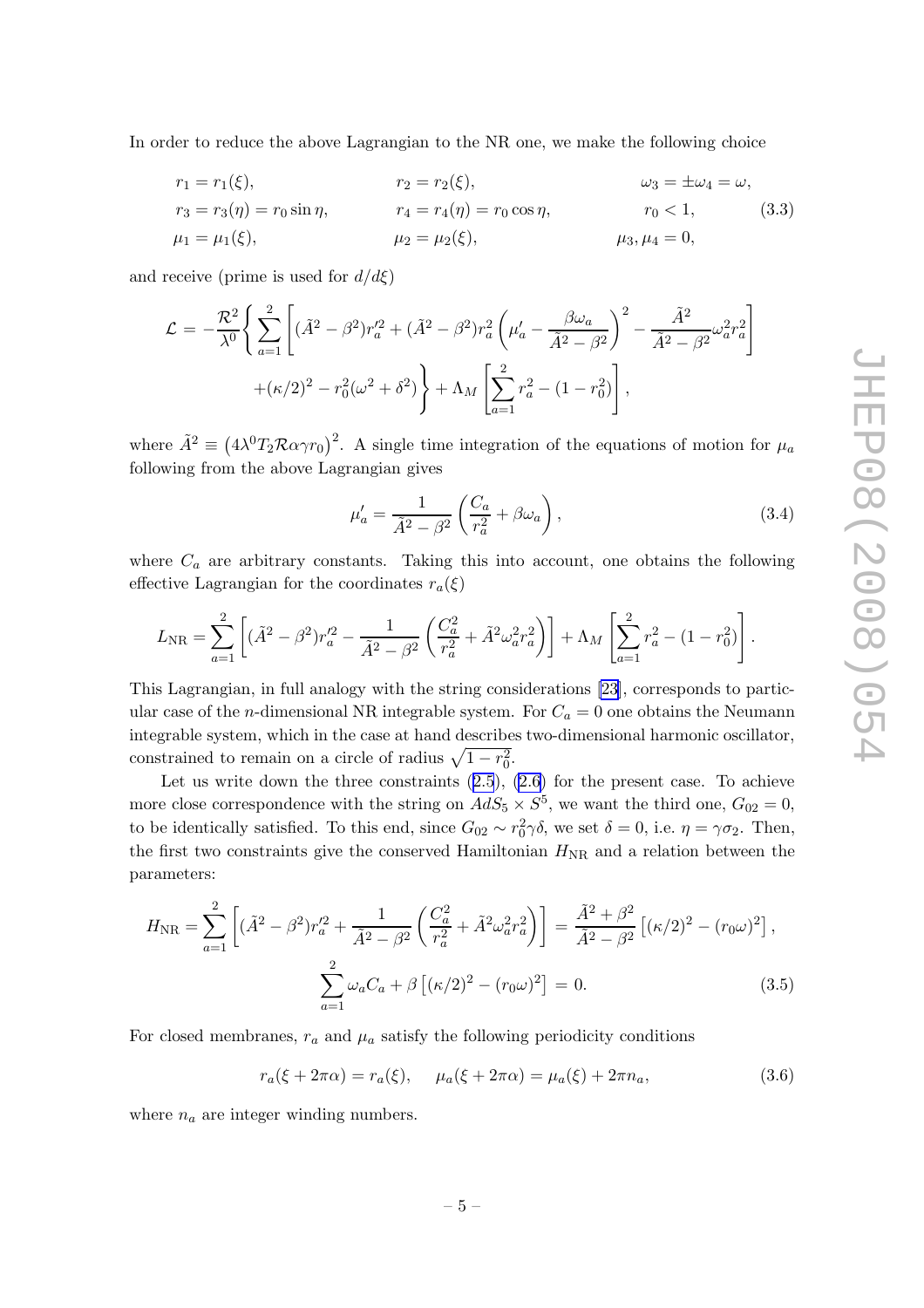<span id="page-6-0"></span>In the case at hand, the background metric does not depend on t and  $\varphi_a$ . Therefore, the corresponding conserved quantities are the membrane energy  $E$  and four angular momenta  $J_a$ , given as spatial integrals of the conjugated to these coordinates momentum densities

$$
E = -\int d^2\sigma \frac{\partial \mathcal{L}}{\partial(\partial_0 t)}, \quad J_a = \int d^2\sigma \frac{\partial \mathcal{L}}{\partial(\partial_0 \varphi_a)}, \quad a = 1, 2, 3, 4.
$$

E and  $J_a$  can be computed by using the expression ([2.9](#page-4-0)) for the induced metric and the ansats [\(3.1](#page-4-0)), ([3.2](#page-4-0)). In order to reproduce the string case, we set  $\omega = 0$ , and thus  $J_3 = J_4 = 0$ . The energy and the other two angular momenta are given by

$$
E = \frac{\pi \mathcal{R}^2 \kappa}{\lambda^0 \alpha} \int d\xi, \quad J_a = \frac{\pi (2\mathcal{R})^2}{\lambda^0 \alpha (\tilde{A}^2 - \beta^2)} \int d\xi \left( \beta C_a + \tilde{A}^2 \omega_a r_a^2 \right), \quad a = 1, 2. \quad (3.7)
$$

From here, by using the constraints [\(3.5\)](#page-5-0), one obtains the energy-charge relation

$$
\frac{4}{\tilde{A}^2 - \beta^2} \left[ \tilde{A}^2 (1 - r_0^2) + \beta \sum_{a=1}^2 \frac{C_a}{\omega_a} \right] \frac{E}{\kappa} = \sum_{a=1}^2 \frac{J_a}{\omega_a}.
$$

The corresponding result for strings on  $AdS_5 \times S^5$  in conformal gauge is [\[23\]](#page-19-0)

$$
\frac{1}{\alpha^2 - \beta^2} \left( \alpha^2 + \beta \sum_a \frac{C_a}{\omega_a} \right) \frac{E}{\kappa} = \sum_a \frac{J_a}{\omega_a}.
$$

Obviously, the above membrane and string energy-charge relations are very similar.

We would like to identically satisfy the embedding condition

$$
\sum_{a=1}^{2} r_a^2 - (1 - r_0^2) = 0.
$$

To this end we set

$$
r_1(\xi) = \sqrt{1 - r_0^2} \sin \theta(\xi), \quad r_2(\xi) = \sqrt{1 - r_0^2} \cos \theta(\xi).
$$

Then from ([3.5\)](#page-5-0) one finds

$$
\theta' = \frac{\pm 1}{\tilde{A}^2 - \beta^2} \left[ (\tilde{A}^2 + \beta^2) \tilde{\kappa}^2 - \frac{\tilde{C}_1^2}{\sin^2 \theta} - \frac{\tilde{C}_2^2}{\cos^2 \theta} - \tilde{A}^2 \left( \omega_1^2 \sin^2 \theta + \omega_2^2 \cos^2 \theta \right) \right]^{1/2}, (3.8)
$$
  

$$
\sum_{a=1}^2 \omega_a \tilde{C}_a + \beta \tilde{\kappa}^2 = 0, \quad \tilde{\kappa}^2 = \frac{(\kappa/2)^2}{1 - r_0^2}, \quad \tilde{C}_a^2 = \frac{C_a^2}{(1 - r_0^2)^2}.
$$

By replacing the solution for  $\theta(\xi)$  received from (3.8) into ([3.4](#page-5-0)), one obtains the solutions for  $\mu_a$ :

$$
\mu_1 = \frac{1}{\tilde{A}^2 - \beta^2} \left( \tilde{C}_1 \int \frac{d\xi}{\sin^2 \theta} + \beta \omega_1 \xi \right), \quad \mu_2 = \frac{1}{\tilde{A}^2 - \beta^2} \left( \tilde{C}_2 \int \frac{d\xi}{\cos^2 \theta} + \beta \omega_2 \xi \right). \tag{3.9}
$$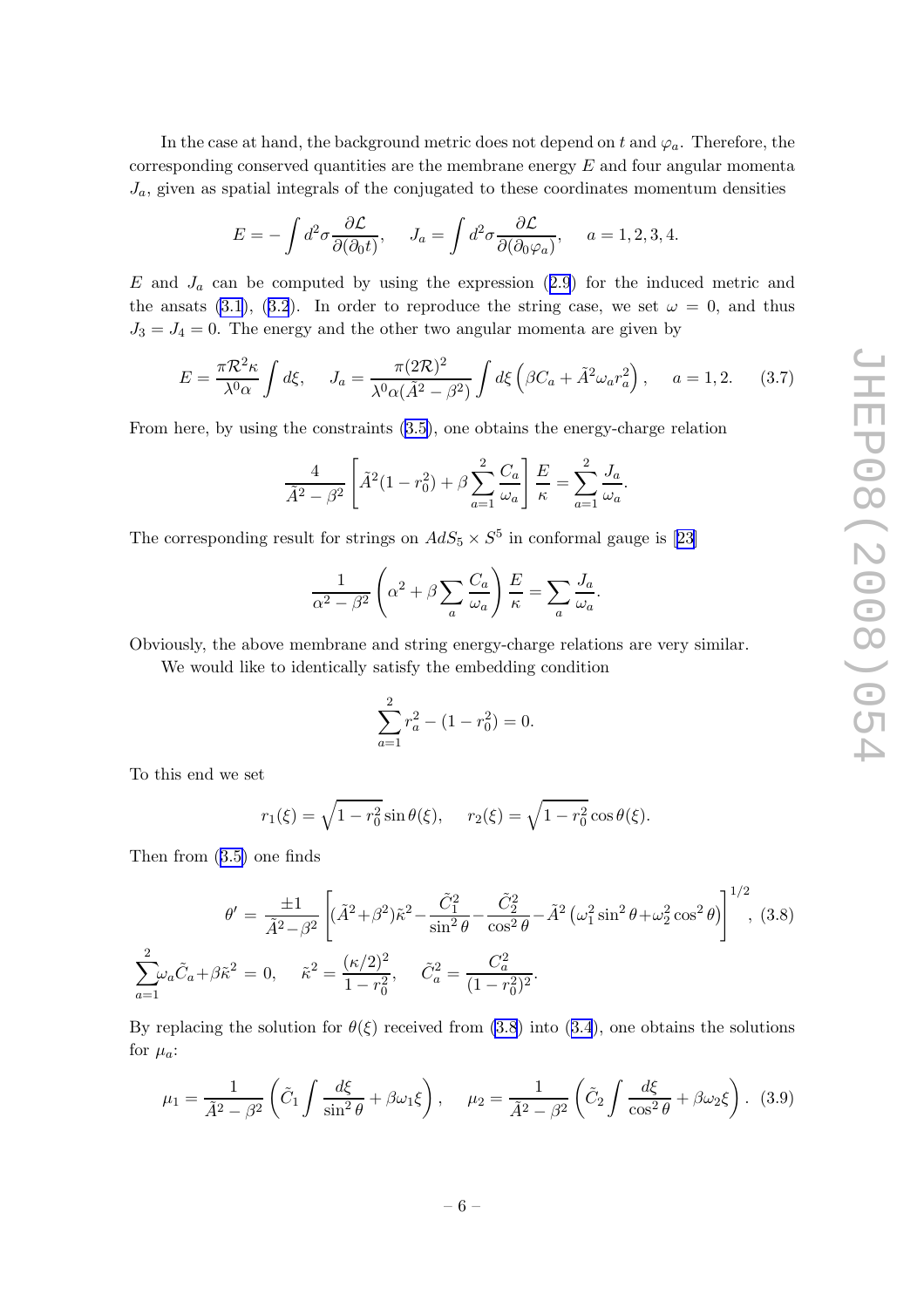#### <span id="page-7-0"></span>4. Relationship between NR and CSG systems

The CSG system is defined by the Lagrangian

$$
\mathcal{L}(\psi) = \frac{\eta^{ab} \partial_a \bar{\psi} \partial_b \psi}{1 - \bar{\psi} \psi} + M^2 \bar{\psi} \psi, \quad \eta^{ab} = diag(-1, 1),
$$

which give the equation of motion

$$
\partial_a \partial^a \psi + \bar{\psi} \frac{\partial_a \psi \partial^a \psi}{1 - \bar{\psi} \psi} - M^2 (1 - \bar{\psi} \psi) \psi = 0.
$$

If we represent  $\psi$  in the form

$$
\psi = \sin(\phi/2) \exp(i\chi/2),
$$

the Lagrangian can be expressed as

$$
\mathcal{L}(\phi, \chi) = \frac{1}{4} \left[ \partial_a \phi \partial^a \phi + \tan^2(\phi/2) \partial_a \chi \partial^a \chi + (2M)^2 \sin^2(\phi/2) \right],
$$

while the equations of motion take the form

$$
\partial_a \partial^a \phi - \frac{1}{2} \frac{\sin(\phi/2)}{\cos^3(\phi/2)} \partial_a \chi \partial^a \chi - M^2 \sin \phi = 0, \tag{4.1}
$$

$$
\partial_a \partial^a \chi + \frac{2}{\sin \phi} \partial_a \phi \partial^a \chi = 0. \tag{4.2}
$$

The SG system corresponds to a particular case of  $\chi = 0$ .

To relate the NR with CSG integrable system, we consider the case

$$
\phi = \phi(\xi), \quad \chi = A\sigma_1 + B\tau + \tilde{\chi}(\xi),
$$

where  $\phi$  and  $\tilde{\chi}$  depend on only one variable  $\xi = \alpha \sigma_1 + \beta \tau$  in the same way as in our NR ansatz  $(3.3)$  $(3.3)$  $(3.3)$ . Then the equations of motion  $(4.1)$ ,  $(4.2)$  reduce to

$$
\phi'' - \frac{1}{2} \frac{\sin(\phi/2)}{\cos^3(\phi/2)} \left[ \tilde{\chi}'^2 + 2 \frac{A\alpha - B\beta}{\alpha^2 - \beta^2} \tilde{\chi}' + \frac{A^2 - B^2}{\alpha^2 - \beta^2} \right] - \frac{M^2 \sin \phi}{\alpha^2 - \beta^2} = 0,
$$
 (4.3)

$$
\tilde{\chi}'' + \frac{2\phi'}{\sin\phi} \left( \tilde{\chi}' + \frac{A\alpha - B\beta}{\alpha^2 - \beta^2} \right) = 0. \tag{4.4}
$$

We further restrict ourselves to the case of  $A\alpha = B\beta$ . A trivial solution of eq. (4.4) is  $\tilde{\chi} = constant$ , which corresponds to the solutions of the CSG equations considered in [\[42, 43](#page-20-0)] for a GM string on  $R_t \times S^3$ . More nontrivial solution of (4.4) is

$$
\tilde{\chi} = C_{\chi} \int \frac{d\xi}{\tan^2(\phi/2)}.
$$
\n(4.5)

The replacement of the above into (4.3) gives

$$
\phi'' = \frac{M^2 \sin \phi}{\alpha^2 - \beta^2} + \frac{1}{2} \left[ C_{\chi}^2 \frac{\cos(\phi/2)}{\sin^3(\phi/2)} - \frac{A^2}{\beta^2} \frac{\sin(\phi/2)}{\cos^3(\phi/2)} \right].
$$
 (4.6)

$$
-7-
$$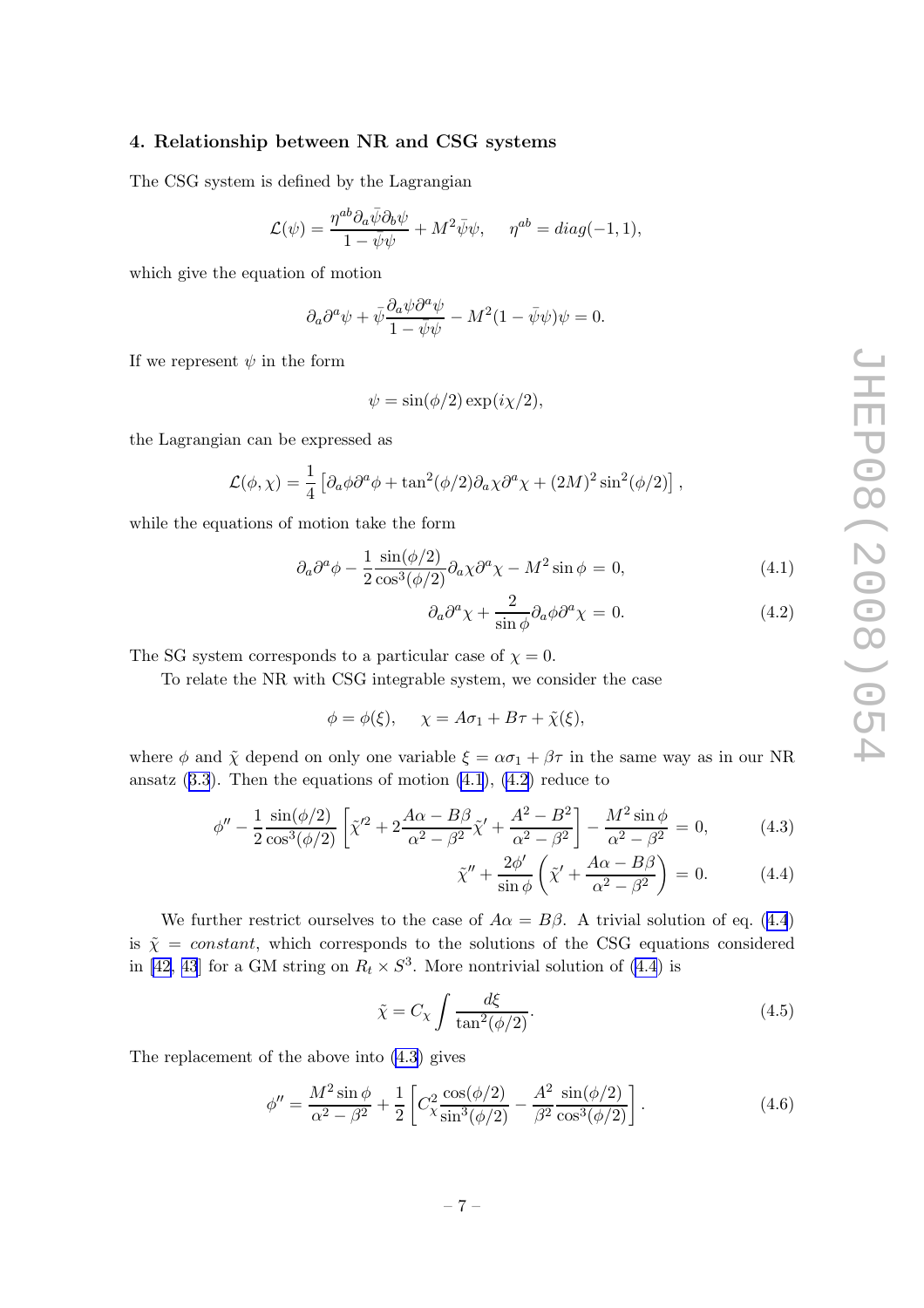<span id="page-8-0"></span>Integrating once, we obtain

$$
\phi' = \pm \left[ \left( C_{\phi} - \frac{2M^2}{\alpha^2 - \beta^2} \right) + \frac{4M^2}{\alpha^2 - \beta^2} \sin^2(\phi/2) - \frac{A^2/\beta^2}{1 - \sin^2(\phi/2)} - \frac{C_{\chi}^2}{\sin^2(\phi/2)} \right]^{1/2} (4.7)
$$
  
\n
$$
\equiv \pm \Phi(\phi),
$$

from which we get

$$
\xi(\phi) = \pm \int \frac{d\phi}{\Phi(\phi)}, \qquad \chi(\phi) = \frac{A}{\beta} (\beta \sigma + \alpha \tau) \pm C_{\chi} \int \frac{d\phi}{\tan^2(\phi/2)\Phi(\phi)}.
$$

All these solve the CSG system for the considered particular case. It is clear from (4.7) that the expression inside the square root must be positive.

After the reduction of our membrane configuration to a NR-type integrable system, we can establish relationship between its solutions and the solutions of the reduced CSG system, as described above. With this aim, we make the following identification

$$
\sin^2(\phi/2) \equiv \frac{\sqrt{-G}}{\tilde{K}^2},\tag{4.8}
$$

where G is the determinant of the metric  $G_{mn}$  induced on the membrane worldvolume, computed on the constraints [\(2.5](#page-3-0)), ([2.6\)](#page-3-0), and  $\tilde{K}^2$  is a parameter. For the NR system obtained from the M2-brane,  $\sqrt{-G}$  is given by

$$
\sqrt{-G} = Q^2 \frac{\mathcal{R}^2 \tilde{A}^2}{\tilde{A}^2 - \beta^2} \left[ (\tilde{\kappa}^2 - \omega_1^2) + (\omega_1^2 - \omega_2^2) \cos^2 \theta \right], \quad Q^2 = \frac{1 - r_0^2}{(\lambda^0 T_2)^2}.
$$
 (4.9)

To relate the parameters in the solutions of the NR and CSG integrable systems, we put (4.8), (4.9) into (4.7) and receive

$$
\tilde{K}^{2} = (Q\mathcal{R}M)^{2} \left( \frac{1 - \tilde{A}^{2}/\beta^{2}}{1 - \alpha^{2}/\beta^{2}} \right) \equiv (Q\mathcal{R})^{2}\tilde{M}^{2},
$$
\n
$$
C_{\phi} = \frac{2}{\tilde{A}^{2} - \beta^{2}} \left[ 3\tilde{M}^{2} - 2(\tilde{\kappa}^{2} + Y - \Omega) \right],
$$
\n
$$
\frac{1}{4}\tilde{M}^{4}(\tilde{A}^{2} - \beta^{2})\frac{A^{2}}{\beta^{2}} = \tilde{M}^{4}(\tilde{M}^{2} - \tilde{\kappa}^{2} + \Omega)
$$
\n
$$
-Y\left[ \tilde{M}^{4} + (\tilde{M}^{2} - Y)Y - (2\tilde{M}^{2} - Y)(\tilde{\kappa}^{2} - \Omega) \right]
$$
\n
$$
-\frac{(\omega_{1}^{2} - \omega_{2}^{2})}{\omega_{1}^{2} (1 - \frac{\beta^{2}}{\tilde{A}^{2}})^{3}} \left\{ \left[ \tilde{M}^{2} (1 - \frac{\beta^{2}}{\tilde{A}^{2}}) - \tilde{\kappa}^{2} \right] (\omega_{1}^{2} - \omega_{2}^{2})\tilde{C}_{2}^{2} - \left[ \tilde{M}^{2} (1 - \frac{\beta^{2}}{\tilde{A}^{2}}) - (\tilde{\kappa}^{2} - \omega_{1}^{2}) \right] \left[ 2\frac{\beta}{\tilde{A}}\omega_{2}\tilde{\kappa}^{2}\tilde{C}_{2} + (\tilde{\kappa}^{2} - \omega_{1}^{2}) \left( \frac{\beta^{2}}{\tilde{A}^{2}}\tilde{\kappa}^{2} - \omega_{1}^{2} \right) \right] \right\},
$$
\n
$$
\frac{1}{4}\tilde{M}^{4}(\tilde{A}^{2} - \beta^{2})C_{\chi}^{2} = Y^{2}(Y + \Omega - \tilde{\kappa}^{2}) + \frac{(\omega_{1}^{2} - \omega_{2}^{2})}{\omega_{1}^{2} (1 - \frac{\beta^{2}}{\tilde{A}^{2}})^{3}} \left\{ \tilde{\kappa}^{2}(\omega_{1}^{2} - \omega_{2}^{2})\
$$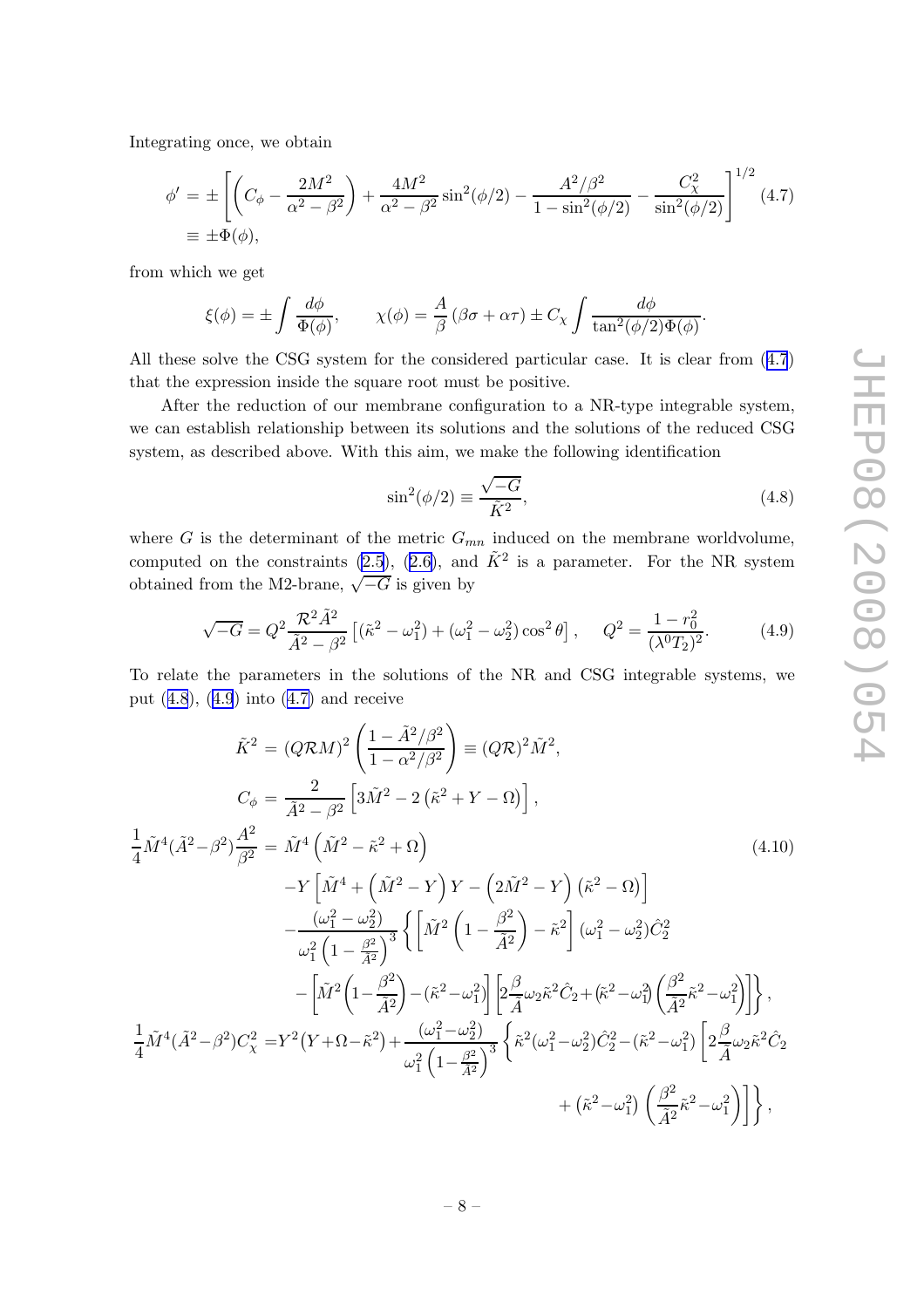<span id="page-9-0"></span>where

$$
Y = \frac{\tilde{\kappa}^2 - \omega_1^2}{1 - \frac{\beta^2}{\tilde{A}^2}}, \quad \Omega = \frac{\omega_2^2}{1 - \frac{\beta^2}{\tilde{A}^2}}, \quad \hat{C}_2 = \tilde{C}_2/\tilde{A}.
$$

In this way, we expressed the CSG parameters  $C_{\phi}$ , A and  $C_{\chi}$  through the NR parameters  $\tilde{A}$ ,  $\beta$ ,  $\tilde{\kappa}$ ,  $\omega_1$ ,  $\omega_2$ ,  $\tilde{C}_2$ . The mass parameter  $\tilde{M}^2$  remains free. The above equalities give the mapping, which relates all membrane solutions derivable from [\(3.8](#page-6-0)), ([3.9](#page-6-0)) with the corresponding solutions of the CSG system.

#### 4.1 Examples: GM and SS analogues

In particular, for the GM-type membrane solutions, for which  $\tilde{C}_2 = 0$ ,  $\tilde{\kappa}^2 = \omega_1^2$ , the following equalities between the parameters hold

$$
C_{\phi} = \frac{2}{\tilde{A}^2 - \beta^2} \left[ 3\tilde{M}^2 - 2\left(\omega_1^2 - \frac{\omega_2^2}{1 - \beta^2/\tilde{A}^2}\right) \right], \qquad \tilde{K}^2 = (Q\mathcal{R})^2 \tilde{M}^2,
$$
  

$$
A^2 = \frac{4}{\tilde{A}^2/\beta^2 - 1} \left(\tilde{M}^2 - \omega_1^2 + \frac{\omega_2^2}{1 - \beta^2/\tilde{A}^2}\right), \qquad C_{\chi} = 0.
$$
 (4.11)

For the case of SS-type membrane solutions, when  $\tilde{C}_2 = 0$ ,  $\tilde{\kappa}^2 = \omega_1^2 \tilde{A}^2 / \beta^2$ , one has

$$
C_{\phi} = \frac{2}{\beta^2 - \tilde{A}^2} \left[ 2 \left( 2\omega_1^2 \tilde{A}^2 / \beta^2 + \frac{\omega_2^2}{\beta^2 / \tilde{A}^2 - 1} \right) - 3\tilde{M}^2 \right],
$$
  
\n
$$
A^2 = \frac{4}{\tilde{M}^4 (1 - \tilde{A}^2 / \beta^2)} \left( \omega_1^2 \tilde{A}^2 / \beta^2 - \tilde{M}^2 \right)^2 \left( \frac{\omega_2^2}{\beta^2 / \tilde{A}^2 - 1} - \tilde{M}^2 \right),
$$
  
\n
$$
C_{\chi} = \frac{2\omega_1^2 \omega_2 \tilde{A}^3}{\tilde{M}^2 (\beta^2 - \tilde{A}^2) \beta^2}, \quad \tilde{K}^2 = (Q\mathcal{R})^2 \tilde{M}^2.
$$
\n(4.12)

Let us give the membrane configurations which are analogous to the GM and SS string solutions on  $R_t \times S^3$ .

For the GM-like case by using that  $\tilde{C}_2 = 0$ ,  $\tilde{\kappa}^2 = \omega_1^2$  in ([3.8\)](#page-6-0), ([3.9\)](#page-6-0), one finds

$$
\cos \theta = \frac{\cos \tilde{\theta}_0}{\cosh (D_0 \xi)}, \qquad \sin^2 \tilde{\theta}_0 = \frac{\beta^2 \omega_1^2}{\tilde{A}^2 (\omega_1^2 - \omega_2^2)}, \qquad D_0 = \frac{\tilde{A} \sqrt{\omega_1^2 - \omega_2^2}}{\tilde{A}^2 - \beta^2} \cos \tilde{\theta}_0,
$$
  

$$
\mu_1 = \arctan \left[ \cot \tilde{\theta}_0 \tanh(D_0 \xi) \right], \qquad \mu_2 = \frac{\beta \omega_2}{\tilde{A}^2 - \beta^2} \xi.
$$

Then, the corresponding membrane configuration is given by

$$
Z_0 = \mathcal{R} \exp\left(2i\sqrt{1 - r_0^2}\omega_1\tau\right),
$$
  
\n
$$
W_1 = 2\mathcal{R}\sqrt{1 - r_0^2}\sqrt{1 - \frac{\cos^2\tilde{\theta}_0}{\cosh^2(D_0\xi)}} \exp\left\{i\omega_1\tau + i\arctan\left[\cot\tilde{\theta}_0\tanh(D_0\xi)\right]\right\},
$$
  
\n
$$
W_2 = 2\mathcal{R}\sqrt{1 - r_0^2}\frac{\cos\tilde{\theta}_0}{\cosh(D_0\xi)} \exp\left[i\omega_2\left(\tau + \frac{\beta}{\tilde{A}^2 - \beta^2}\xi\right)\right],
$$
\n(4.13)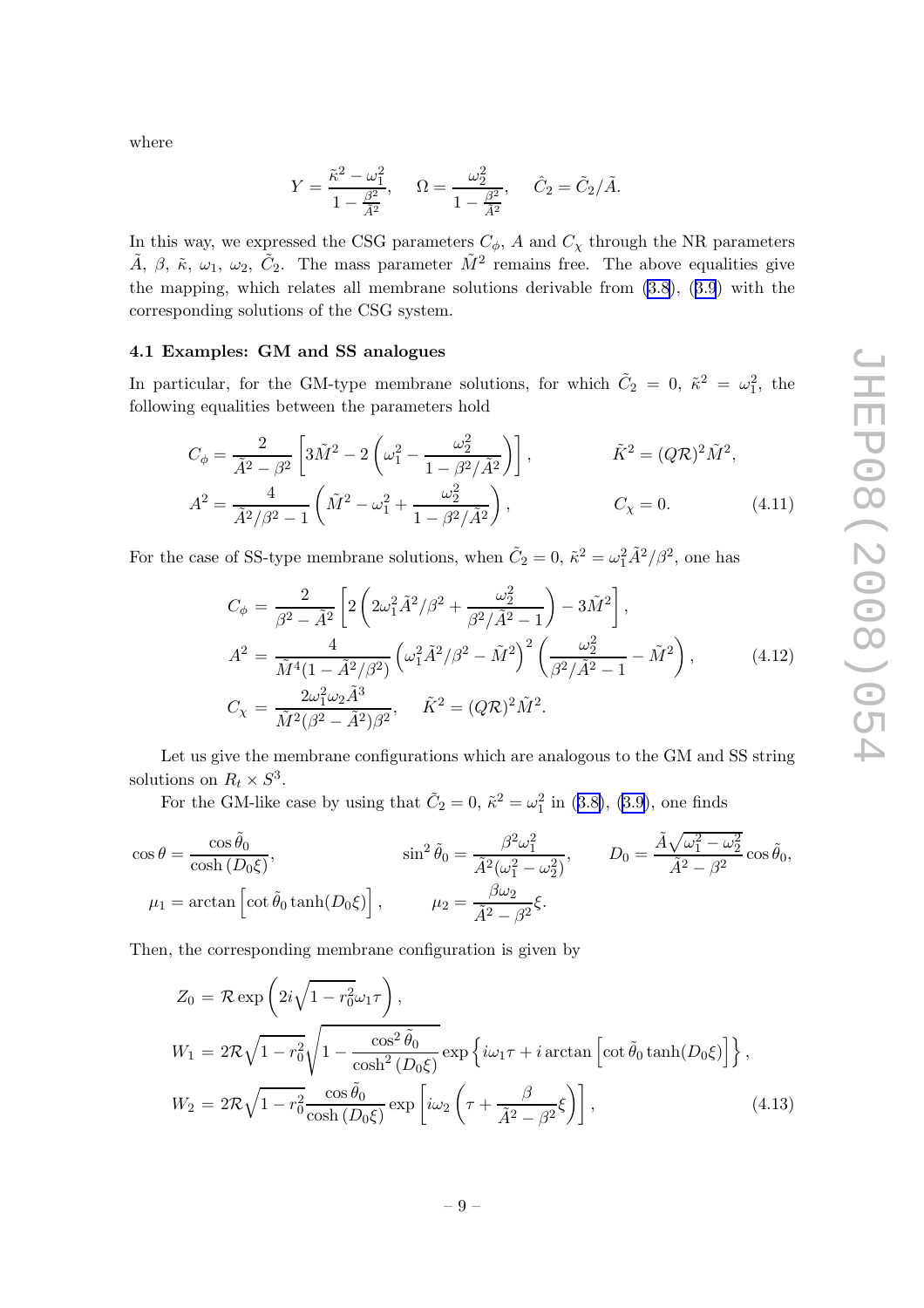<span id="page-10-0"></span> $W_3 = 2\mathcal{R}r_0 \sin(\gamma \sigma_2),$  $W_4 = 2\mathcal{R}r_0 \cos(\gamma \sigma_2).$ 

For the SS-like solutions when  $\tilde{C}_2 = 0$ ,  $\tilde{\kappa}^2 = \omega_1^2 \tilde{A}^2 / \beta^2$ , by solving the equations  $(3.8)$  $(3.8)$ ,  $(3.9)$  $(3.9)$ , one arrives at

$$
\cos \theta = \frac{\cos \tilde{\theta}_1}{\cosh (D_1 \xi)},
$$
\n
$$
\sin^2 \tilde{\theta}_1 = \frac{\tilde{A}^2 \omega_1^2}{\beta^2 (\omega_1^2 - \omega_2^2)},
$$
\n
$$
D_1 = \frac{\tilde{A} \sqrt{\omega_1^2 - \omega_2^2}}{\tilde{A}^2 - \beta^2} \cos \tilde{\theta}_1,
$$
\n
$$
\mu_1 = -\frac{\omega_1}{\beta} \xi - \arctan \left[ \cot \tilde{\theta}_1 \tanh(D_1 \xi) \right],
$$
\n
$$
\mu_2 = \frac{\beta \omega_2}{\tilde{A}^2 - \beta^2} \xi.
$$

Now, the shape of the membrane is described by

$$
Z_0 = \mathcal{R} \exp\left(2i\sqrt{1 - r_0^2} \frac{\tilde{A}}{\beta} \omega_1 \tau\right),
$$
  
\n
$$
W_1 = 2\mathcal{R}\sqrt{1 - r_0^2} \sqrt{1 - \frac{\cos^2 \tilde{\theta}_1}{\cosh^2(D_1\xi)}} \exp\left\{-i\omega_1 \frac{\alpha}{\beta} \sigma_1 - i \arctan\left[\cot \tilde{\theta}_1 \tanh(D_1\xi)\right]\right\},
$$
  
\n
$$
W_2 = 2\mathcal{R}\sqrt{1 - r_0^2} \frac{\cos \tilde{\theta}_1}{\cosh(D_1\xi)} \exp\left[i\omega_2 \left(\tau + \frac{\beta}{\tilde{A}^2 - \beta^2} \xi\right)\right],
$$
  
\n
$$
W_3 = 2\mathcal{R}r_0 \sin(\gamma \sigma_2),
$$
  
\n
$$
W_4 = 2\mathcal{R}r_0 \cos(\gamma \sigma_2).
$$
  
\n(4.14)

The energy-charge relations computed on the above membrane solutions were found in [\[28\]](#page-19-0), and in our notations read

$$
\sqrt{1 - r_0^2} E - \frac{J_1}{2} = \sqrt{\left(\frac{J_2}{2}\right)^2 + \frac{\tilde{\lambda}}{\pi^2} \sin^2 \frac{p}{2}}, \quad \frac{p}{2} = \frac{\pi}{2} - \tilde{\theta}_0,
$$
\n(4.15)

for the GM-like case, and

$$
\sqrt{1 - r_0^2} E - \frac{\sqrt{\tilde{\lambda}}}{2\pi} \Delta \varphi_1 = \frac{\sqrt{\tilde{\lambda}} p}{\pi \ 2}, \quad \frac{J_1}{2} = \sqrt{\left(\frac{J_2}{2}\right)^2 + \frac{\tilde{\lambda}}{\pi^2} \sin^2 \frac{p}{2}}, \quad \frac{p}{2} = \frac{\pi}{2} - \tilde{\theta}_1, \tag{4.16}
$$

for the SS-like solution, where

$$
\tilde{\lambda} = \left[ (4\pi)^2 T_2 \mathcal{R}^3 r_0 (1 - r_0^2) \gamma \right]^2.
$$
\n(4.17)

For the obtained membrane solutions ([4.13\)](#page-9-0), (4.14), one has

$$
|W_1|^2 + |W_2|^2 = (2\mathcal{R})^2 (1 - r_0^2), \quad W_3^2 + W_4^2 = (2\mathcal{R}r_0)^2.
$$

That is why, these membrane configurations live in the  $R_t \times S^3 \times S^1$  subspace of  $AdS_4 \times S^7$ . Besides, the radii of the three-sphere  $S^3$  and the circle  $S^1$  are functions of the parameter  $r_0$ . When  $r_0$  approaches 1 from below, the radius of  $S^3$  decreases, while the radius of  $S^1$ increases. For  $r_0 \rightarrow 0$ , we observe the opposite behavior.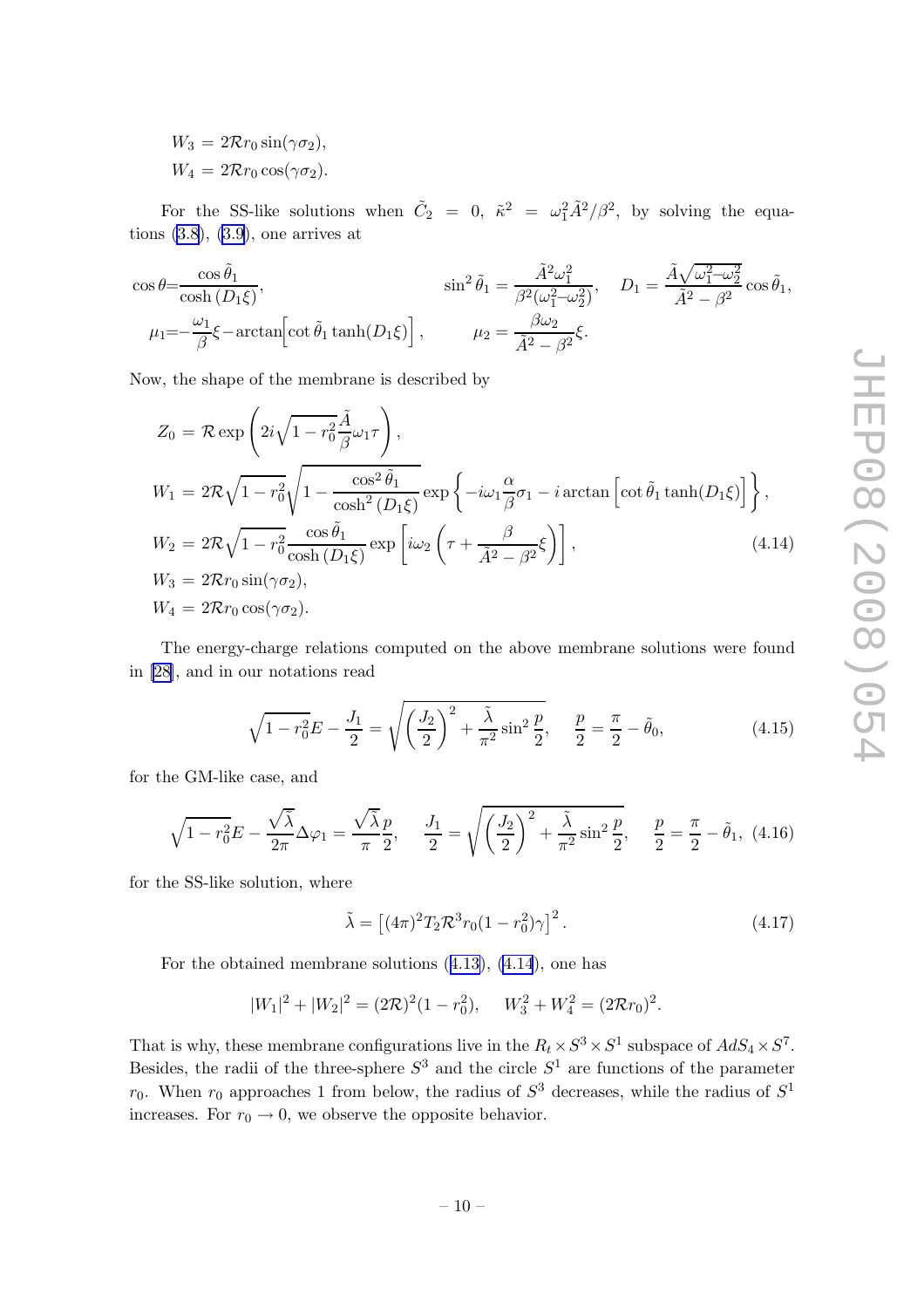One may ask what happens when  $r_0 = 0$ . As is seen from [\(4.13](#page-9-0)) and ([4.14\)](#page-10-0), the membrane shrinks to a string in this case, because the dependence on  $\sigma_2$  disappears. However, this string has completely different properties. Indeed, by solving the eqs. ([3.8\)](#page-6-0), ([3.9\)](#page-6-0), one finds the following string solution (now  $\tilde{A} = 0$ )

$$
Z_0 = \mathcal{R} \exp(2i\tilde{\kappa}\tau),
$$
  
\n
$$
W_1 = 2\mathcal{R}\sqrt{1 - \left(1 - \frac{\tilde{\kappa}^2}{\omega_1^2}\right) \sin^2\left(\frac{\tilde{\kappa}}{\beta}\xi\right)} \exp\left[i\omega_1\tau + i\frac{\tilde{\kappa}}{\omega_1}F\left(\frac{\tilde{\kappa}}{\beta}\xi\middle|1 - \frac{\tilde{\kappa}^2}{\omega_1^2}\right)\right],
$$
  
\n
$$
W_2 = 2\mathcal{R}\sqrt{1 - \frac{\tilde{\kappa}^2}{\omega_1^2}} \sin\left(\frac{\tilde{\kappa}}{\beta}\xi\right) \exp\left(-i\omega_2\frac{\alpha}{\beta}\sigma_1\right),
$$

where  $F(n|m)$  is the elliptic integral of first kind. The computation of the corresponding conserved quantities gives

$$
E - \frac{J_1}{2} = \frac{(2\pi\mathcal{R})^2}{\lambda^0} \tilde{\kappa} \left(1 - \frac{\tilde{\kappa}}{\omega_1}\right), \quad J_2 = 0.
$$

If we set here  $\tilde{\kappa} = \omega_1$  as for the GM case, we obtain  $E - J_1/2 = 0$ , i.e. the vacuum state. The same result can be obtained directly from [\(4.15](#page-10-0)), taking into account ([3.7](#page-6-0)), since for  $r_0 = 0$  we have  $\lambda = 0$  too. The SS case corresponds to  $\tilde{\kappa} = 0$ , which leads to trivial solution with  $E = J_1 = J_2 = 0$ .

Let us explain the obvious differences between the M2-brane energy-charge rela-tion [\(4.15\)](#page-10-0) and the one for dyonic GM strings on  $R_t \times S^3$ , which as is well known is given by

$$
E-J_1 = \sqrt{J_2^2 + \frac{\lambda}{\pi^2} \sin^2 \frac{p}{2}}.
$$

The factor  $\sqrt{1 - r_0^2}$  comes from the fact that the NR system for membranes is defined to live on a circle with radius  $\sqrt{1 - r_0^2}$ , while for the strings this radius is one. The factor  $1/2$ appears as a consequence of the background geometry. While the radii of  $AdS_5$  and  $S^5$ in the type IIB background  $AdS_5 \times S^5$  are equal, the radius of  $AdS_4$  is half the  $S^7$  radius in the  $AdS_4 \times S^7$  target space. The same applies to the SS case. Note however that such coefficients in the dispersion relation can also appear for strings on  $AdS_5 \times S^5$  as shown in [\[26, 27](#page-19-0)].

Let us also write down the images of these M2-brane solutions in the CSG system. In order to derive them, we replace  $(4.11)$  for the GM-like case and correspondingly  $(4.12)$  $(4.12)$ for the SS-like case into ([4.7\)](#page-8-0), and then use the obtained field  $\phi$  in [\(4.5\)](#page-7-0) in order to find  $\chi$ . The results of the integrations are as follows:

$$
\Psi_{GM-like} = \frac{\sqrt{\omega_1^2 - \omega_2^2/(1 - \beta^2/\tilde{A}^2)}}{\tilde{M} \cosh\left[\sqrt{\frac{\omega_1^2 - \omega_2^2/(1 - \beta^2/\tilde{A}^2)}{1 - \beta^2/\tilde{A}^2}}(\xi/\tilde{A})\right]}\n\times \exp\left[i\sqrt{\frac{\tilde{M}^2 - \omega_1^2 + \omega_2^2/(1 - \beta^2/\tilde{A}^2)}{\tilde{A}^2/\beta^2 - 1}}\left(\sigma_1 + \frac{\alpha}{\beta}\tau\right)\right],
$$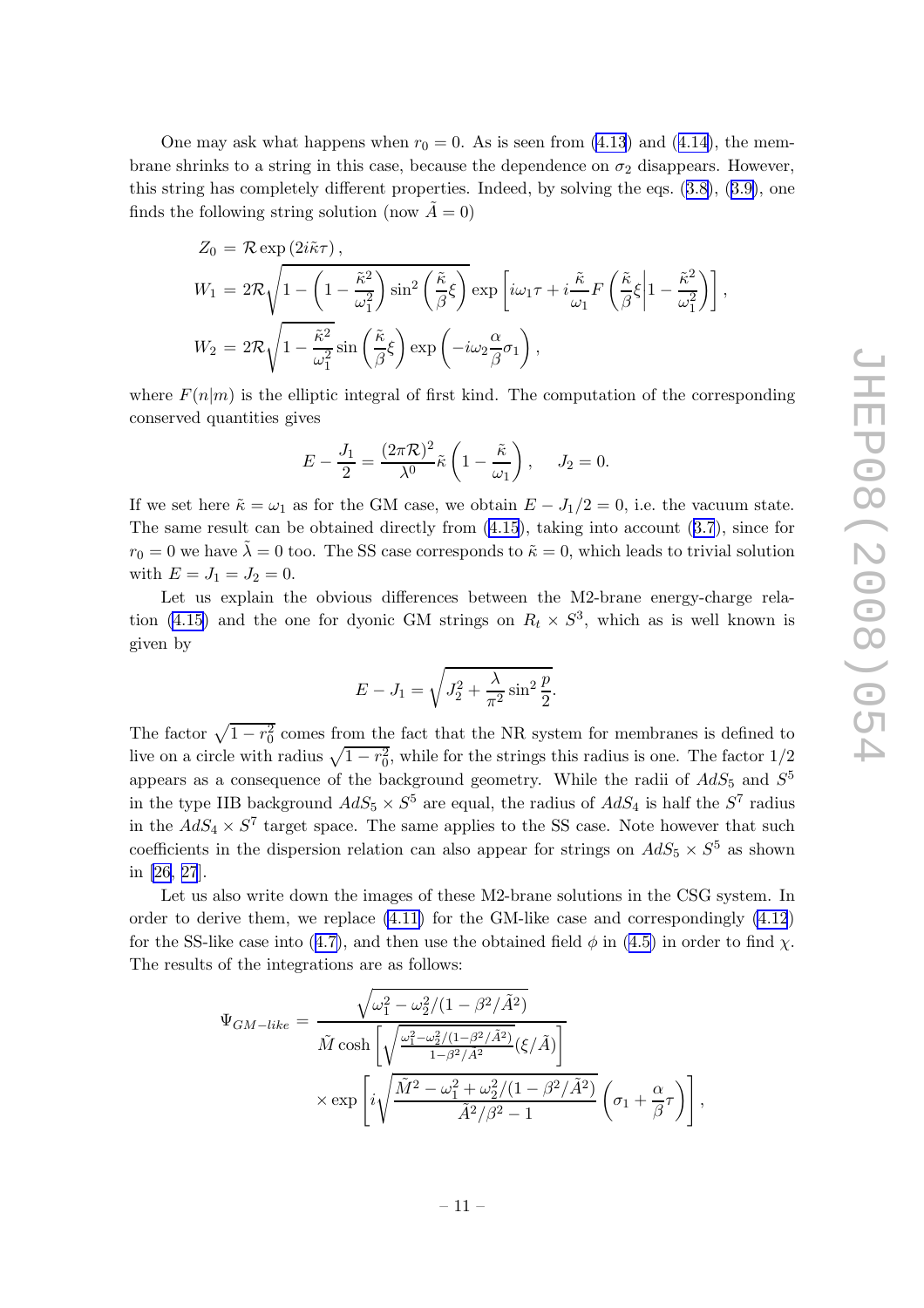<span id="page-12-0"></span>
$$
\Psi_{SS-like} = \sqrt{\tanh^2(D\xi) + \frac{\omega_2^2}{\omega_1^2 \left(1 - \tilde{A}^2/\beta^2\right) \cosh^2(D\xi) \times \exp\left\{i \arctan\left[\frac{\omega_1}{\omega_2}\sqrt{1 - \tilde{A}^2/\beta^2 - \omega_2^2/\omega_1^2} \tanh(D\xi)\right]\right\}},
$$

where

$$
D = \frac{\tilde{A}\omega_1\sqrt{1-\tilde{A}^2/\beta^2-\omega_2^2/\omega_1^2}}{\beta^2\left(1-\tilde{A}^2/\beta^2\right)}.
$$

We point out that the obtained  $\Psi_{SS-like}$  corresponds to  $\tilde{M}^2 = \tilde{\kappa}^2 = \omega_1^2 \tilde{A}^2/\beta^2$ , when the parameter  $A$  in  $(4.12)$  $(4.12)$  becomes zero.

# 5. Finite-size effects

In this section we will find finite-size membrane solution, its image in the CSG system, and the leading corrections to the energy-charge relations analogous to the ones for the GM and SS strings on  $R_t \times S^3$ .

For  $C_2 = 0$ , eq. [\(3.8\)](#page-6-0) can be written as

$$
(\cos \theta)' = \pm \frac{\tilde{A}\sqrt{\omega_1^2 - \omega_2^2}}{\tilde{A}^2 - \beta^2} \sqrt{(z_+^2 - \cos^2 \theta)(\cos^2 \theta - z_-^2)},
$$
(5.1)

where

$$
z_{\pm}^{2} = \frac{1}{2(1 - \frac{\omega_{2}^{2}}{\omega_{1}^{2}})} \left\{ q_{1} + q_{2} - \frac{\omega_{2}^{2}}{\omega_{1}^{2}} \pm \sqrt{(q_{1} - q_{2})^{2} - \left[ 2(q_{1} + q_{2} - 2q_{1}q_{2}) - \frac{\omega_{2}^{2}}{\omega_{1}^{2}} \right] \frac{\omega_{2}^{2}}{\omega_{1}^{2}} \right\},
$$
  
\n
$$
q_{1} = 1 - \tilde{\kappa}^{2}/\omega_{1}^{2}, \quad q_{2} = 1 - \beta^{2} \tilde{\kappa}^{2} / \tilde{A}^{2} \omega_{1}^{2}.
$$

The solution of (5.1) is

$$
\cos \theta = z_+ dn \left( C \xi | m \right), \quad C = \pm \frac{\tilde{A} \sqrt{\omega_1^2 - \omega_2^2}}{\tilde{A}^2 - \beta^2} z_+, \quad m \equiv 1 - z_-^2 / z_+^2. \tag{5.2}
$$

The solutions of eqs. [\(3.9](#page-6-0)) now read

$$
\mu_1 = \frac{2\beta/\tilde{A}}{z_+\sqrt{1-\omega_2^2/\omega_1^2}} \left[ F\left( am(C\xi) \middle| m \right) - \frac{\tilde{\kappa}^2/\omega_1^2}{1-z_+^2} \Pi \left( am(C\xi), -\frac{z_+^2-z_-^2}{1-z_+^2} \middle| m \right) \right],
$$
  
\n
$$
\mu_2 = \frac{2\beta\omega_2/\tilde{A}\omega_1}{z_+\sqrt{1-\omega_2^2/\omega_1^2}} F\left( am(C\xi) \middle| m \right),
$$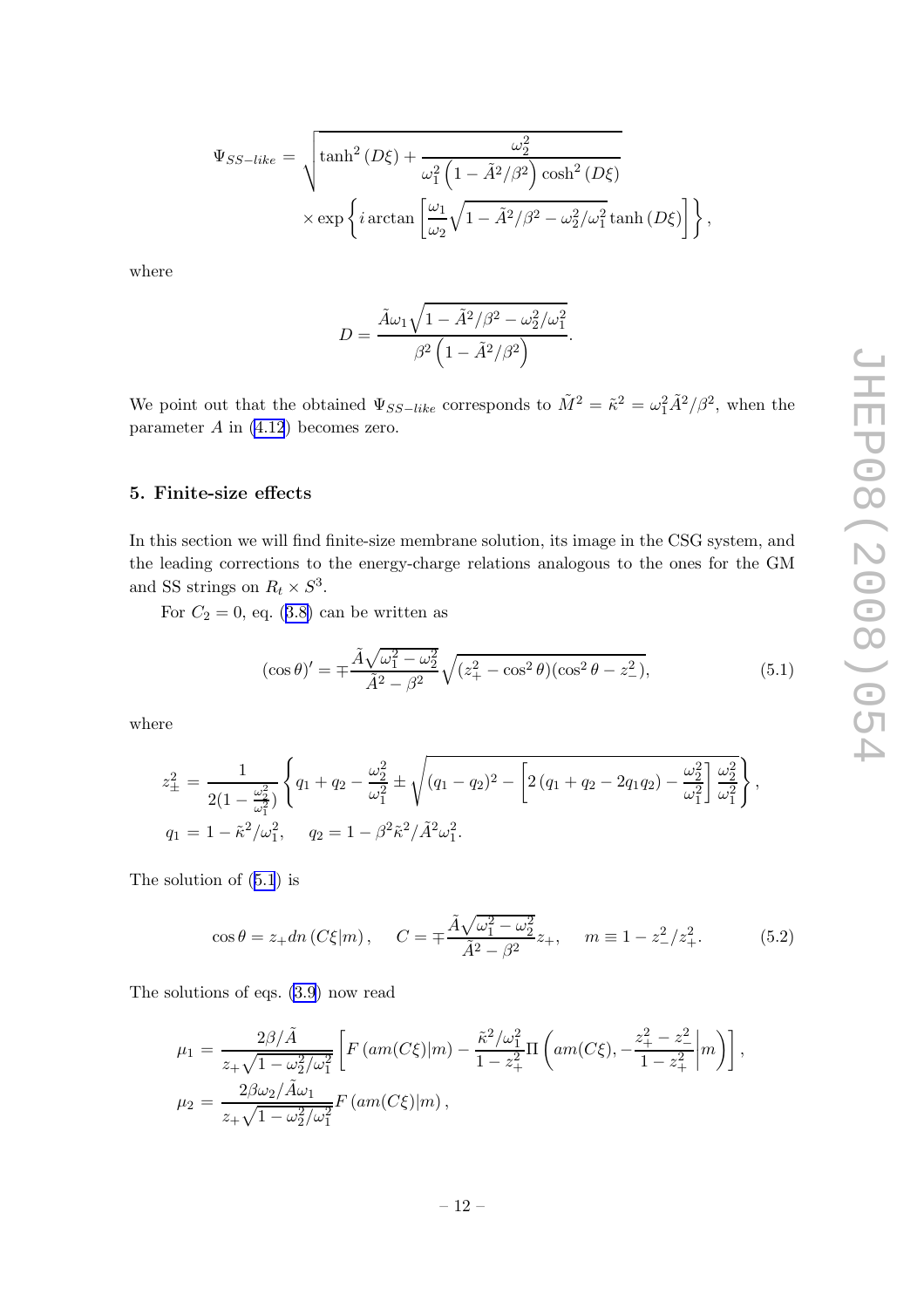<span id="page-13-0"></span>where  $\Pi(k,n|m)$  is the elliptic integral of third kind. Therefore, the full membrane solution is given by

$$
Z_0 = \mathcal{R} \exp\left(2i\sqrt{1 - r_0^2}\tilde{\kappa}\tau\right),
$$
  
\n
$$
W_1 = 2\mathcal{R}\sqrt{1 - r_0^2}\sqrt{1 - z_+^2dn^2\left(C\xi|m\right)} \exp\left\{i\omega_1\tau + \frac{2i\beta/\tilde{A}}{z_+\sqrt{1 - \omega_2^2/\omega_1^2}}\right\}
$$
  
\n
$$
\times \left[F\left(an(C\xi)|m\right) - \frac{\tilde{\kappa}^2/\omega_1^2}{1 - z_+^2}\Pi\left(am(C\xi), -\frac{z_+^2 - z_-^2}{1 - z_+^2}\right|m\right)\right],
$$
  
\n
$$
W_2 = 2\mathcal{R}\sqrt{1 - r_0^2}z_+\,dn\left(C\xi|m\right)\exp\left[i\omega_2\tau + \frac{2i\beta\omega_2/\tilde{A}\omega_1}{z_+\sqrt{1 - \omega_2^2/\omega_1^2}}F\left(am(C\xi)|m\right)\right],
$$
  
\n
$$
W_3 = 2\mathcal{R}r_0\sin(\gamma\sigma_2),
$$
  
\nW<sub>1</sub> = 2\mathcal{R}r\_0\sin(\gamma\sigma\_2), (5.3)

 $W_4 = 2\mathcal{R}r_0 \cos(\gamma \sigma_2).$ 

We note that (5.3) contains both cases:  $\tilde{A}^2 > \beta^2$  and  $\tilde{A}^2 < \beta^2$  corresponding to GM and SS respectively.

To find the CSG solution related to  $(5.3)$ , we insert  $(5.2)$  $(5.2)$  into  $(4.8)$  $(4.8)$  and  $(4.9)$  $(4.9)$  $(4.9)$  to get

$$
\sin^2(\phi/2) = \frac{\omega_1^2/\tilde{M}^2}{\beta^2/\tilde{A}^2 - 1} \left[ \left( 1 - \tilde{\kappa}^2/\omega_1^2 \right) - \left( 1 - \omega_2^2/\omega_1^2 \right) \left( z_+^2 cn^2 (C\xi|m) + z_-^2 sn^2 (C\xi|m) \right) \right].
$$
 (5.4)

After that, we put (5.4) into ([4.5\)](#page-7-0) and integrate. The result is as follows

$$
\chi = \frac{A}{\beta} (\beta \sigma_1 + \alpha \tau) - C_{\chi} (\alpha \sigma_1 + \beta \tau) + \frac{C_{\chi}}{CD} \Pi \left( am(C\xi), n|m \right), \tag{5.5}
$$

where  $A/\beta$  and  $C_\chi$  are given in [\(4.10](#page-8-0)) ( $\hat{C}_2 = 0$ ), and

$$
D = \frac{\omega_1^2/\tilde{M}^2}{\beta^2/\tilde{A}^2 - 1} \left[ \left( 1 - \tilde{\kappa}^2/\omega_1^2 \right) - \left( 1 - \omega_2^2/\omega_1^2 \right) z_+^2 \right], \quad n = \frac{\left( 1 - \omega_2^2/\omega_1^2 \right) \left( z_+^2 - z_-^2 \right)}{\left( 1 - \tilde{\kappa}^2/\omega_1^2 \right) - \left( 1 - \omega_2^2/\omega_1^2 \right) z_+^2}.
$$

Hence for the present case, the CSG field  $\psi = \sin(\phi/2) \exp(i\chi/2)$  is determined by (5.4) and (5.5).

Our next task is to find out what kind of energy-charge relations can appear for the M2-brane solution (5.3) in the limit when the energy  $E \to \infty$ . It turns out that the semiclassical behavior depends crucially on the sign of the difference  $\tilde{A}^2 - \beta^2$ .

# 5.1 The GM analogue

We begin with the GM analogue, i.e.  $\tilde{A}^2 > \beta^2$ . In this case, one obtains from [\(3.7](#page-6-0)) the following expressions for the conserved energy  $E$  and the angular momenta  $J_1$ ,  $J_2$ 

$$
\mathcal{E} = \frac{2\tilde{\kappa}(1-\beta^2/\tilde{A}^2)}{\omega_1 z_+\sqrt{1-\omega_2^2/\omega_1^2}} \mathbf{K} \left(1-z_-^2/z_+^2\right),
$$
\n
$$
\mathcal{J}_1 = \frac{2z_+}{\sqrt{1-\omega_2^2/\omega_1^2}} \left[ \frac{1-\beta^2 \tilde{\kappa}^2/\tilde{A}^2 \omega_1^2}{z_+^2} \mathbf{K} \left(1-z_-^2/z_+^2\right) - \mathbf{E} \left(1-z_-^2/z_+^2\right) \right],
$$
\n
$$
\mathcal{J}_2 = \frac{2z_+\omega_2/\omega_1}{\sqrt{1-\omega_2^2/\omega_1^2}} \mathbf{E} \left(1-z_-^2/z_+^2\right).
$$
\n(5.6)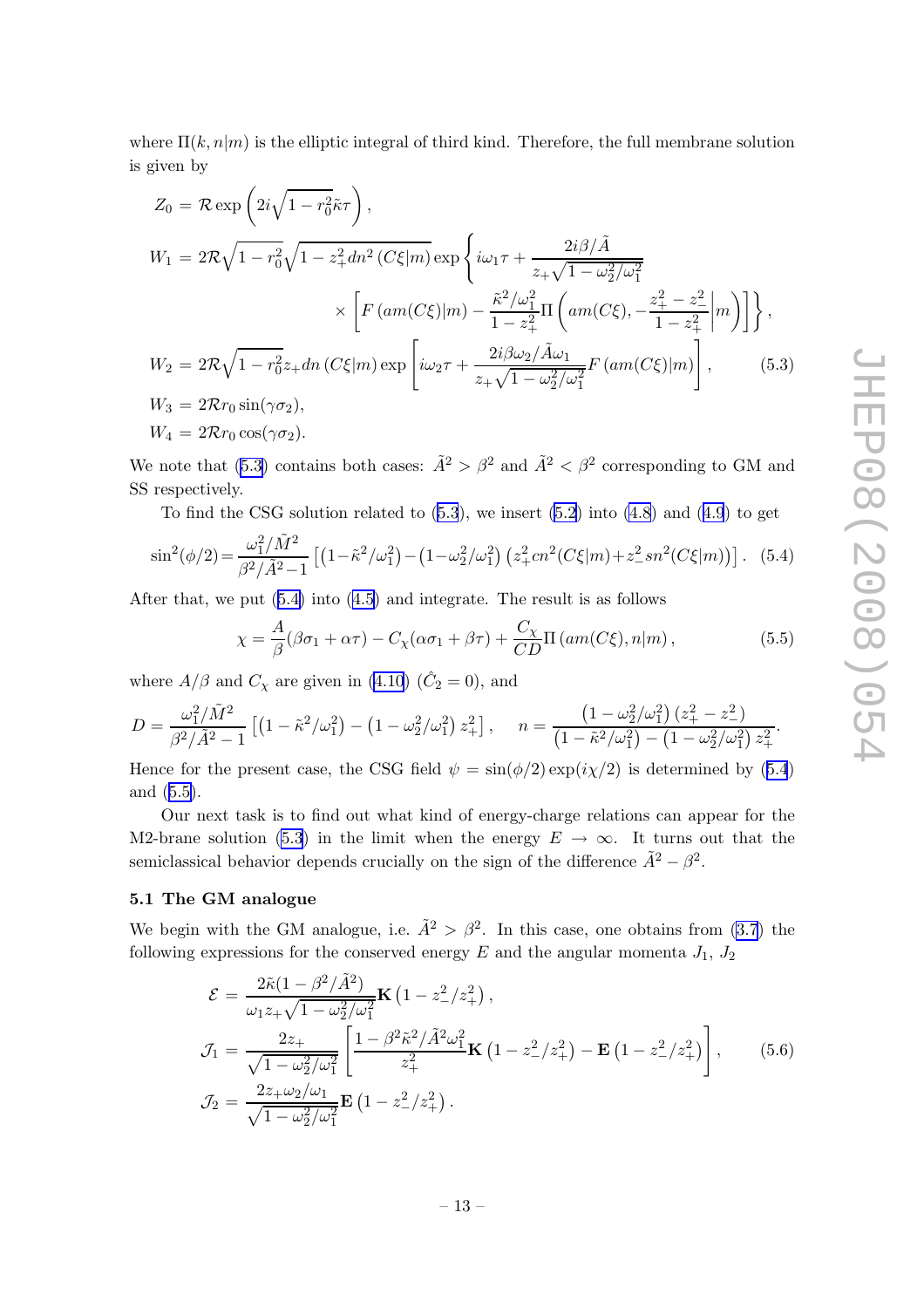<span id="page-14-0"></span>Here, we have used the notations

$$
\mathcal{E} = \frac{2\pi}{\sqrt{\tilde{\lambda}}} \sqrt{1 - r_0^2} E, \quad \mathcal{J}_1 = \frac{2\pi}{\sqrt{\tilde{\lambda}}} \frac{J_1}{2}, \quad \mathcal{J}_2 = \frac{2\pi}{\sqrt{\tilde{\lambda}}} \frac{J_2}{2}, \tag{5.7}
$$

where  $\tilde{\lambda}$  is defined in [\(4.17\)](#page-10-0). The computation of  $\Delta\varphi_1$  gives

$$
p \equiv \Delta \varphi_1 = 2 \int_{\theta_{\min}}^{\theta_{\max}} \frac{d\theta}{\theta'} \mu'_1
$$
\n
$$
= -\frac{2\beta/\tilde{A}}{z_+\sqrt{1-\omega_2^2/\omega_1^2}} \left[ \frac{\tilde{\kappa}^2/\omega_1^2}{1-z_+^2} \Pi \left( -\frac{z_+^2-z_-^2}{1-z_+^2} \Big| 1 - z_-^2/z_+^2 \right) - \mathbf{K} \left( 1 - z_-^2/z_+^2 \right) \right].
$$
\n(5.8)

In the above expressions,  $\mathbf{K}(m)$ ,  $\mathbf{E}(m)$  and  $\Pi(n|m)$  are the complete elliptic integrals.

Let us introduce the new parameters

$$
u \equiv \omega_2^2/\omega_1^2
$$
,  $v \equiv -\beta/\tilde{A}$ ,  $\epsilon \equiv z_-^2/z_+^2$ .

This will allow us to eliminate  $\tilde{\kappa}/\omega_1$  and  $z_{\pm}$  from the coefficients in ([5.6](#page-13-0)), (5.8) and rewrite them as functions of  $u, v$  and  $\epsilon$  only:

$$
\mathcal{E} = 2K_e \mathbf{K} (1 - \epsilon),
$$
  
\n
$$
\mathcal{J}_1 = 2K_{11} [K_{12} \mathbf{K} (1 - \epsilon) - \mathbf{E} (1 - \epsilon)],
$$
  
\n
$$
\mathcal{J}_2 = 2K_2 \mathbf{E} (1 - \epsilon),
$$
  
\n
$$
p = 2K_{\varphi 1} [K_{\varphi 2} \Pi (K_{\varphi 3} | 1 - \epsilon) - \mathbf{K} (1 - \epsilon)].
$$
\n(5.9)

We are interested in the behavior of these quantities in the limit  $\epsilon \to 0$ . To establish it, we will use the expansions for the elliptic integrals and  $K_e, \ldots, K_{\varphi 3}$  given in appendix A.

Our approach is as follows. First, we expand  $\mathcal{E}, \mathcal{J}_1, \mathcal{J}_2$  and p about  $\epsilon = 0$  keeping u and v independent of  $\epsilon$ . Second, we introduce  $u(\epsilon)$  and  $v(\epsilon)$  according to the rule

$$
u(\epsilon) = u_0 + u_1 \epsilon + u_2 \epsilon \log(\epsilon), \quad v(\epsilon) = v_0 + v_1 \epsilon + v_2 \epsilon \log(\epsilon)
$$
 (5.10)

and expand again. Requiring  $\mathcal{J}_2$  and p to be finite, we find

$$
u_0 = \frac{J_2^2}{J_2^2 + 4\sin^2(p/2)}, \quad v_0 = \frac{\sin(p)}{\sqrt{J_2^2 + 4\sin^2(p/2)}}
$$
  
\n
$$
u_1 = \frac{u_0}{2(1 - v_0^2)} \left\{ 1 - 4v_0^2 + 3v_0^4 - (1 - v_0^2)^2 \log(16) -u_0 \left[ 1 - \log(16) + 3v_0^2 \left( \log(16) - 3 \right) \right] \right\}
$$
  
\n
$$
v_1 = \frac{v_0}{4(1 - u_0)(1 - v_0^2)} \left\{ u_0^2 (1 + 3v_0^2) \left( \log(16) - 3 \right) + (1 - v_0^2)^2 \left( \log(16) - 1 \right) -u_0 (1 - v_0^2) \left[ v_0^2 \left( \log(16) - 3 \right) + \log(256) - 4 \right] \right\}
$$
  
\n
$$
u_2 = \frac{u_0}{2(1 - v_0^2)} \left[ (1 - v_0^2)^2 - u_0 (1 - 3v_0^2) \right]
$$
  
\n
$$
v_2 = -\frac{1}{4} v_0 \left[ u_0 + \frac{(1 - 2u_0 - v_0^2) \left( 1 - u_0 - (1 + u_0) v_0^2 \right)}{(1 - u_0)(1 - v_0^2)} \right].
$$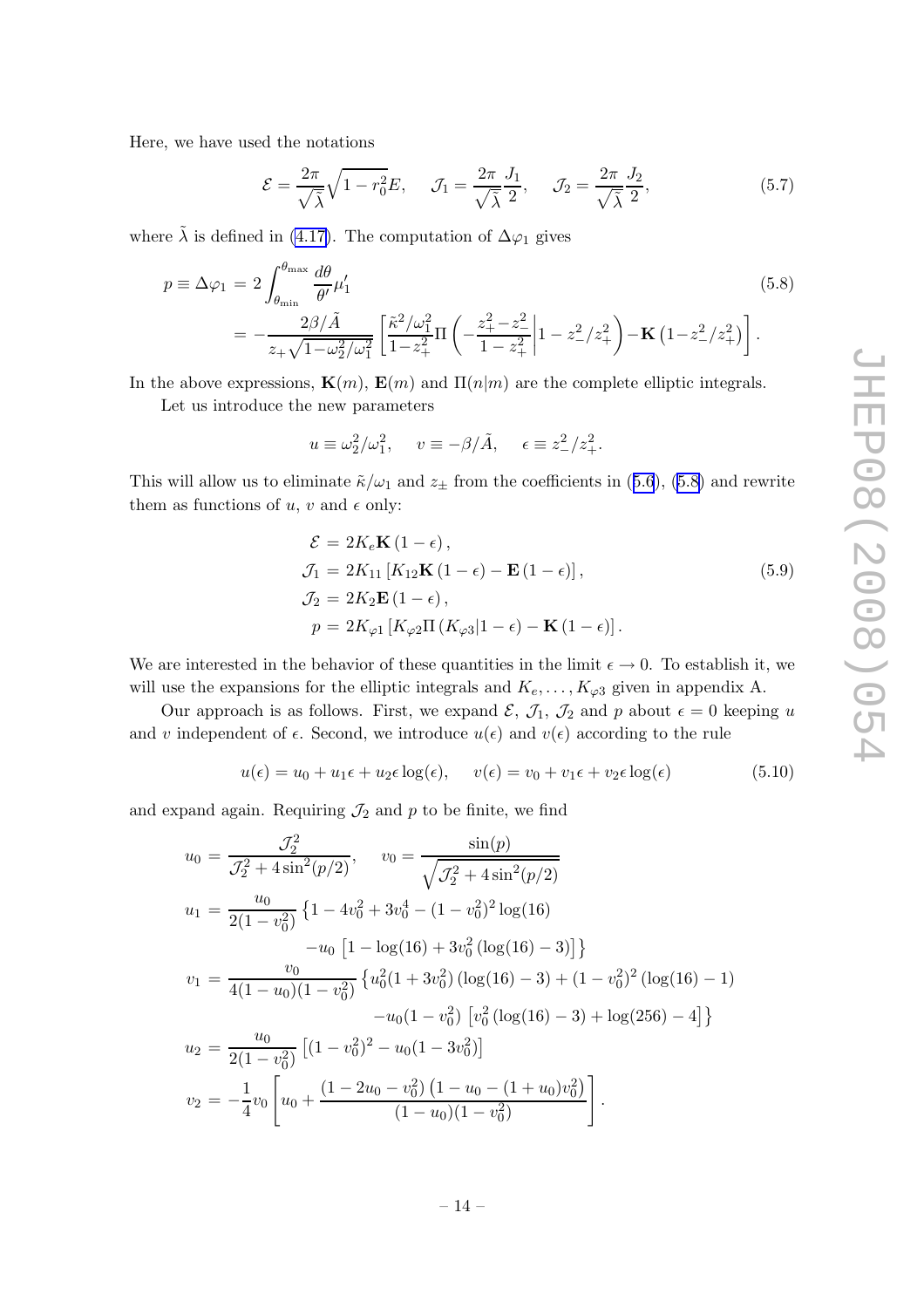<span id="page-15-0"></span>The parameter  $\epsilon$  can be obtained from the expansion for  $\mathcal{J}_1$  to be

$$
\epsilon = 16 \exp \left[ -\frac{\sqrt{1 - u_0 - v_0^2} \mathcal{J}_1 + 2 \left( 1 - v_0^2 / (1 - u_0) \right)}{1 - v_0^2} \right].
$$

Using all of the above in the expansion for  $\mathcal{E} - \mathcal{J}_1$ , one arrives at

$$
\mathcal{E} - \mathcal{J}_1 = \sqrt{\mathcal{J}_2^2 + 4\sin^2(p/2)} - \frac{16\sin^4(p/2)}{\sqrt{\mathcal{J}_2^2 + 4\sin^2(p/2)}}
$$
(5.11)  
× exp
$$
\left[ -\frac{2\left(\mathcal{J}_1 + \sqrt{\mathcal{J}_2^2 + 4\sin^2(p/2)}\right)\sqrt{\mathcal{J}_2^2 + 4\sin^2(p/2)}\sin^2(p/2)}{\mathcal{J}_2^2 + 4\sin^4(p/2)} \right].
$$

It is easy to check that the energy-charge relation (5.11) coincides with the one found in [\[44\]](#page-20-0), describing the finite-size effects for dyonic GM. The difference is that in the string case the relations between  $\mathcal{E}, \mathcal{J}_1, \mathcal{J}_2$  and  $E, J_1, J_2$  are given by

$$
\mathcal{E} = \frac{2\pi}{\sqrt{\lambda}} E, \quad \mathcal{J}_1 = \frac{2\pi}{\sqrt{\lambda}} J_1, \quad \mathcal{J}_2 = \frac{2\pi}{\sqrt{\lambda}} J_2,
$$

while for the M2-brane they are written in ([5.7](#page-14-0)).

#### 5.2 The SS analogue

Let us turn our attention to the SS analogue, when  $\tilde{A}^2 < \beta^2$ . The computation of the conserved quantities ([3.7](#page-6-0)) and  $\Delta\varphi_1$  now gives

$$
\mathcal{E} = \frac{2\tilde{\kappa}(\beta^2/\tilde{A}^2 - 1)}{\omega_1\sqrt{1 - \omega_2^2/\omega_1^2 z_+}} \mathbf{K} \left(1 - z_-^2/z_+^2\right),
$$
\n
$$
\mathcal{J}_1 = \frac{2z_+}{\sqrt{1 - \omega_2^2/\omega_1^2}} \left[ \mathbf{E} \left(1 - z_-^2/z_+^2\right) - \frac{1 - \beta^2 \tilde{\kappa}^2/\tilde{A}^2 \omega_1^2}{z_+^2} \mathbf{K} \left(1 - z_-^2/z_+^2\right) \right],
$$
\n
$$
\mathcal{J}_2 = -\frac{2z_+ \omega_2/\omega_1}{\sqrt{1 - \omega_2^2/\omega_1^2}} \mathbf{E} \left(1 - z_-^2/z_+^2\right),
$$
\n
$$
\Delta \varphi_1 = -\frac{2\beta/\tilde{A}}{\sqrt{1 - \omega_2^2/\omega_1^2 z_+}} \left[ \frac{\tilde{\kappa}^2/\omega_1^2}{1 - z_+^2} \Pi \left( -\frac{z_+^2 - z_-^2}{1 - z_+^2} |1 - z_-^2/z_+^2 \right) - \mathbf{K} \left(1 - z_-^2/z_+^2\right) \right].
$$

Our next step is to introduce the new parameters

$$
u \equiv \omega_2^2/\omega_1^2
$$
,  $v \equiv \beta/\tilde{A}$ ,  $\epsilon \equiv z_-^2/z_+^2$ ,

and to rewrite  $\mathcal{E}, \mathcal{J}_1, \mathcal{J}_2, \Delta \varphi_1$  in the form ([5.9\)](#page-14-0). The explicit  $\epsilon$ -expansions of the coefficients  $K_e, \ldots, K_{\varphi 3}$  are given as functions of u and v in appendix A. The  $\epsilon$ -expansions for u and  $v$  are the same as before. Now, the coefficients in these expansions can be determined by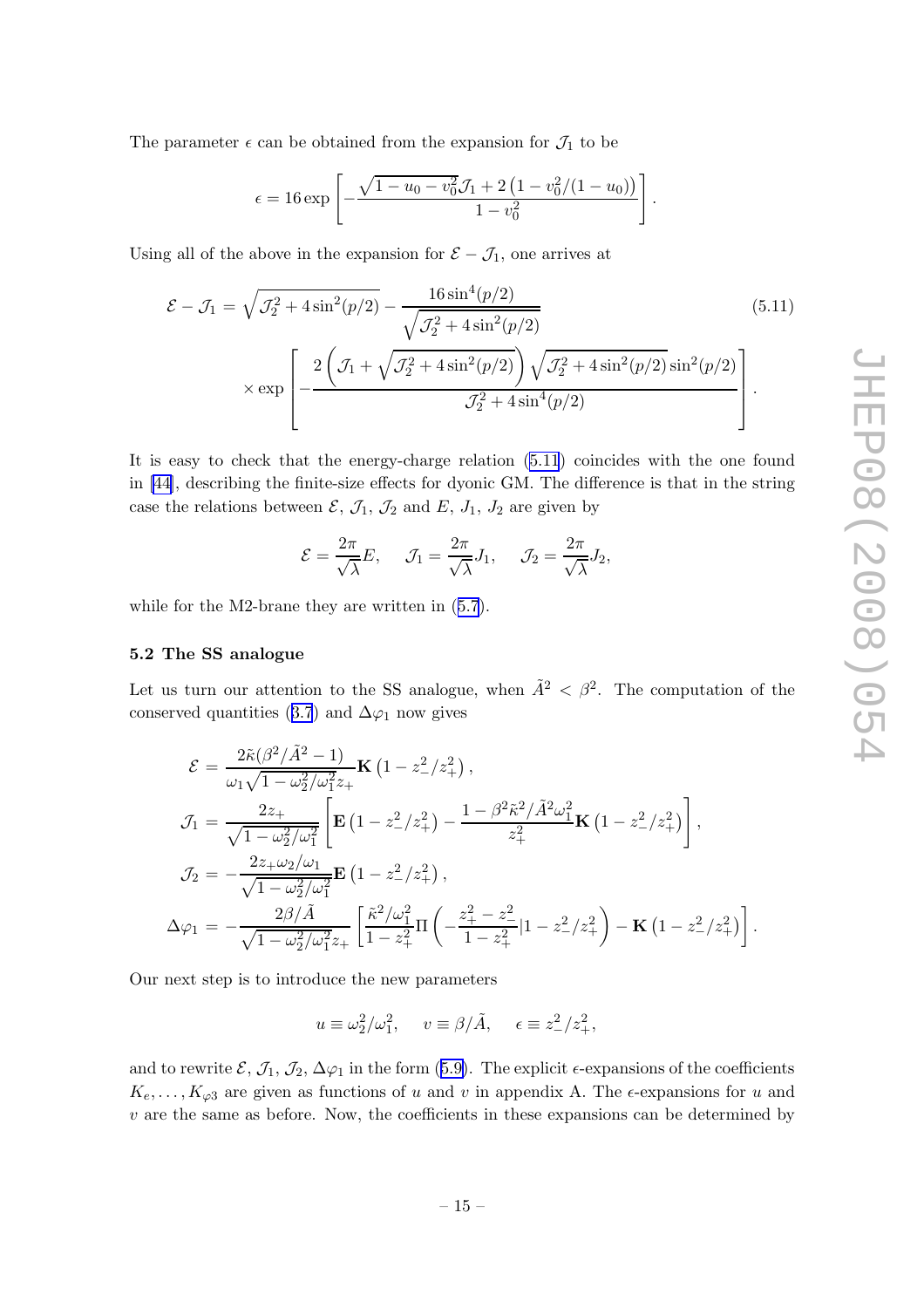<span id="page-16-0"></span>the condition that  $\mathcal{J}_1$  and  $\mathcal{J}_2$  should be finite,

$$
v_0 = \frac{2\mathcal{J}_1}{\sqrt{(\mathcal{J}_1^2 - \mathcal{J}_2^2) [4 - (\mathcal{J}_1^2 - \mathcal{J}_2^2)]}}, \qquad u_0 = \frac{\mathcal{J}_2^2}{\mathcal{J}_1^2},
$$
  
\n
$$
v_1 = \frac{(1 - u_0)v_0^2 - 1}{4(u_0 - 1)(v_0^2 - 1)v_0} \{ (u_0 - 1)v_0^4 (1 + \log(16)) - 2 + v_0^2 [3 + \log(16) + u_0(\log(4096) - 5)] \},
$$
  
\n
$$
v_2 = -\frac{v_0 [1 - (1 - u_0)v_0^2] [1 + 3u_0 - (1 - u_0)v_0^2]}{4(1 - u_0)(v_0^2 - 1)},
$$
  
\n
$$
u_1 = \frac{u_0 [1 - (1 - u_0)v_0^2] \log(16)}{v_0^2 - 1}, \qquad u_2 = -\frac{u_0 [1 - (1 - u_0)v_0^2]}{v_0^2 - 1}.
$$

The parameter  $\epsilon$  can be obtained from  $\Delta\varphi_1$  as follows:

$$
\epsilon = 16 \exp \left(-\frac{\sqrt{(1 - u_0)v_0^2 - 1}}{v_0^2 - 1} \left[ \Delta \varphi_1 + \arcsin \left( \frac{2\sqrt{(1 - u_0)v_0^2 - 1}}{(1 - u_0)v_0^2} \right) \right] \right).
$$

Taking the above results into account,  $\mathcal{E} - \Delta \varphi_1$  can be derived as

$$
\mathcal{E} - \Delta \varphi_1 = \arcsin N(\mathcal{J}_1, \mathcal{J}_2) + 2(\mathcal{J}_1^2 - \mathcal{J}_2^2) \sqrt{\frac{4}{[4 - (\mathcal{J}_1^2 - \mathcal{J}_2^2)]}} - 1
$$
(5.12)  
 
$$
\times \exp \left[ -\frac{2(\mathcal{J}_1^2 - \mathcal{J}_2^2) N(\mathcal{J}_1, \mathcal{J}_2)}{(\mathcal{J}_1^2 - \mathcal{J}_2^2)^2 + 4\mathcal{J}_2^2} [\Delta \varphi_1 + \arcsin N(\mathcal{J}_1, \mathcal{J}_2)] \right],
$$
  

$$
N(\mathcal{J}_1, \mathcal{J}_2) \equiv \frac{1}{2} [4 - (\mathcal{J}_1^2 - \mathcal{J}_2^2)] \sqrt{\frac{4}{[4 - (\mathcal{J}_1^2 - \mathcal{J}_2^2)]}} - 1.
$$

Finally, by using the SS relation between the angular momenta

$$
\mathcal{J}_1 = \sqrt{\mathcal{J}_2^2 + 4\sin^2(p/2)},
$$

we obtain

$$
\mathcal{E} - \Delta \varphi_1 = p + 8 \sin^2 \frac{p}{2} \tan \frac{p}{2} \exp \left( -\frac{\tan \frac{p}{2} (\Delta \varphi_1 + p)}{\tan^2 \frac{p}{2} + \mathcal{J}_2^2 \csc^2 p} \right). \tag{5.13}
$$

This is our final expression for the leading finite-size correction to the " $E-\Delta\varphi$ " relation for the membrane analogue of the SS string with two angular momenta. It coincides with the string result found in [\[39\]](#page-20-0). As in the GM case, the difference is in the identification ([5.7\)](#page-14-0).

#### 6. Concluding remarks

In this paper, by using the possibility to reduce the M2-brane dynamics to the one of the NR integrable system, we gave an explicit mapping connecting the parameters of all membrane solutions described by this dynamical system and the parameters in the corresponding solutions of the CSG integrable model. Based on this NR approach, we found finite-size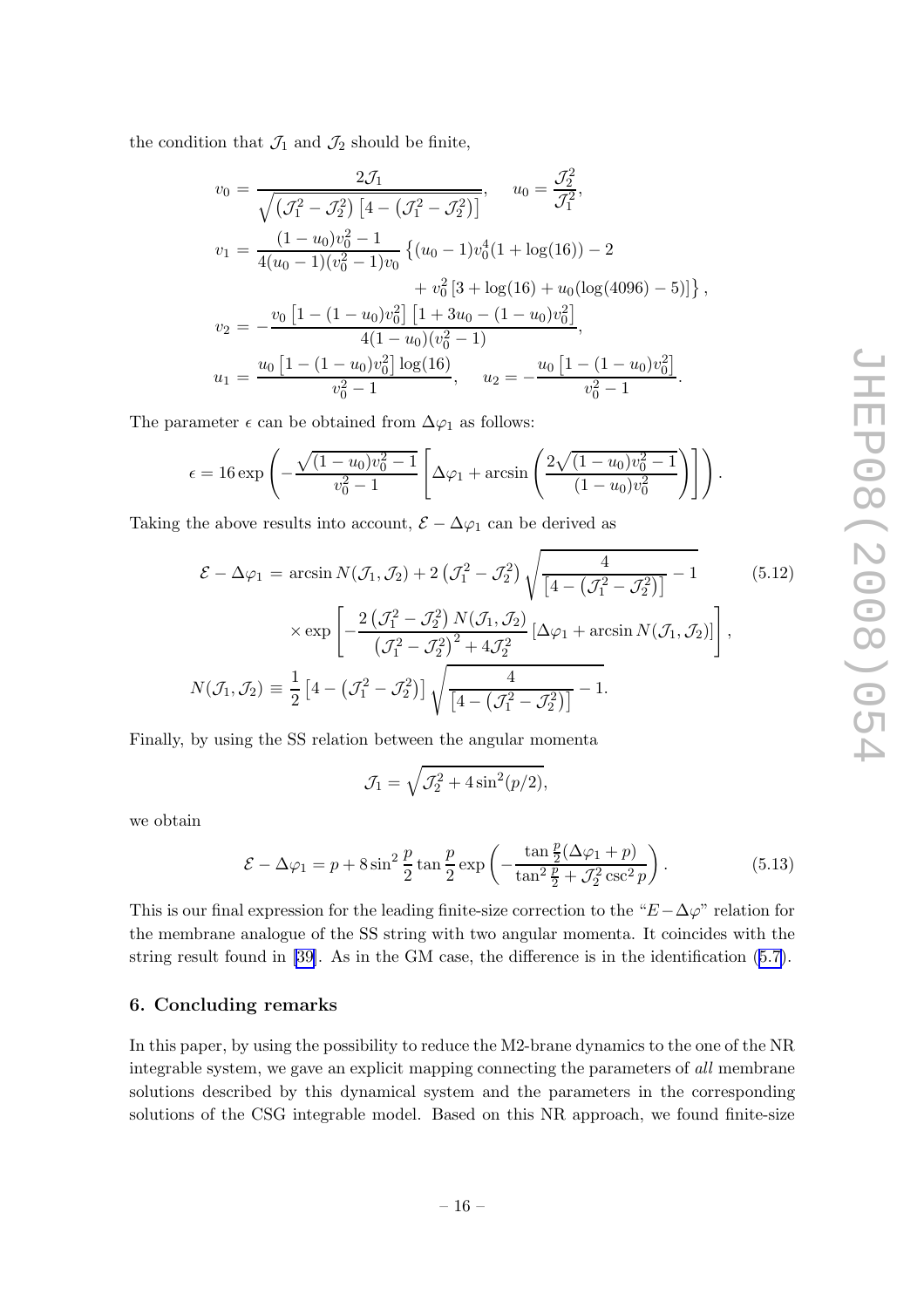<span id="page-17-0"></span>M2-brane solution, its image in the CSG system, and the leading finite-size corrections to the energy-charge relations analogous to the ones for the GM and SS strings on  $R_t \times S^3$ .

An evident direction for further investigations is to consider more general membrane configurations, which could describe finite-size effects corresponding to GM and SS strings on  $R_t \times S^5$ . i.e. with three angular momenta. One can also try to include the energy dependence on the spin  $S$ , arising from the AdS part of the full  $AdS_4 \times S^7$  background. Note however, that such general cases are not considered yet even for strings on  $AdS_5 \times S^5$ .

Another interesting problem is to find the M2-brane analogues of the semiclassical GMand SS scattering  $[45-47]$  $[45-47]$  $[45-47]$ . To this end, one can use the established correspondence between the membrane solutions [\(4.13](#page-9-0)), [\(4.14](#page-10-0)) and the CSG model. Alternatively, one may apply the dressing method as is done in  $[47-49]$ .

#### Acknowledgments

This work was performed at the 2008 APCTP Focus Program "Finite-size technology in low-dimensional quantum systems (4)". It was supported in part by KRF-2007-313- C00150 (CA), by NSFB VU-F-201/06 (PB), and by the Brain Pool program from the Korean Federation of Science and Technology (2007-1822-1-1). PB also acknowledges the SEENET-MTP support.

#### A.  $\epsilon$ -expansions

We use the following expansions for the elliptic functions

$$
\mathbf{K}(1-\epsilon) \propto -\frac{1}{2}\log\epsilon (1+O(\epsilon)) + \log(4) (1+O(\epsilon)),
$$
  

$$
\mathbf{E}(1-\epsilon) \propto 1 - \epsilon \left(\frac{1}{4} - \log(2)\right) (1+O(\epsilon)) - \frac{\epsilon}{4}\log\epsilon (1+O(\epsilon))
$$
  

$$
\Pi(n|1-\epsilon) \propto \frac{\log\epsilon}{2(n-1)} (1+O(\epsilon)) + \frac{\sqrt{n}\log\left(\frac{1+\sqrt{n}}{1-\sqrt{n}}\right) - \log(16)}{2(n-1)} (1+O(\epsilon)).
$$

The expansions for the coefficients in ([5.9\)](#page-14-0) for  $\tilde{A}^2 > \beta^2$  are

$$
K_e \propto \frac{1 - v^2}{\sqrt{1 - u - v^2}} - \frac{(1 - u)^2 - v^2}{2(1 - u)\sqrt{1 - u - v^2}} \epsilon,
$$
  
\n
$$
K_{11} \propto -\frac{\sqrt{1 - u - v^2}}{1 - u} - \frac{\sqrt{1 - u - v^2}(1 - 2u - v^2)v^2}{2(1 - u)^2(1 - v^2)} \epsilon,
$$
  
\n
$$
K_{12} \propto \frac{(1 - u)(1 - v^2)}{1 - u - v^2} + \frac{u^2v^2}{(1 - u - v^2)(1 - v^2)} \epsilon,
$$
  
\n
$$
K_2 \propto \frac{\sqrt{u(1 - u - v^2)}}{1 - u} + \frac{\sqrt{u(1 - u - v^2)(1 - v^2)}}{2(1 - u)^2(1 - v^2)} v^2 \epsilon,
$$
  
\n
$$
K_{\varphi 1} \propto \frac{v}{\sqrt{1 - u - v^2}} - \frac{(1 - 2u - v^2)v^3}{2(1 - u)(1 - v^2)\sqrt{1 - u - v^2}} \epsilon,
$$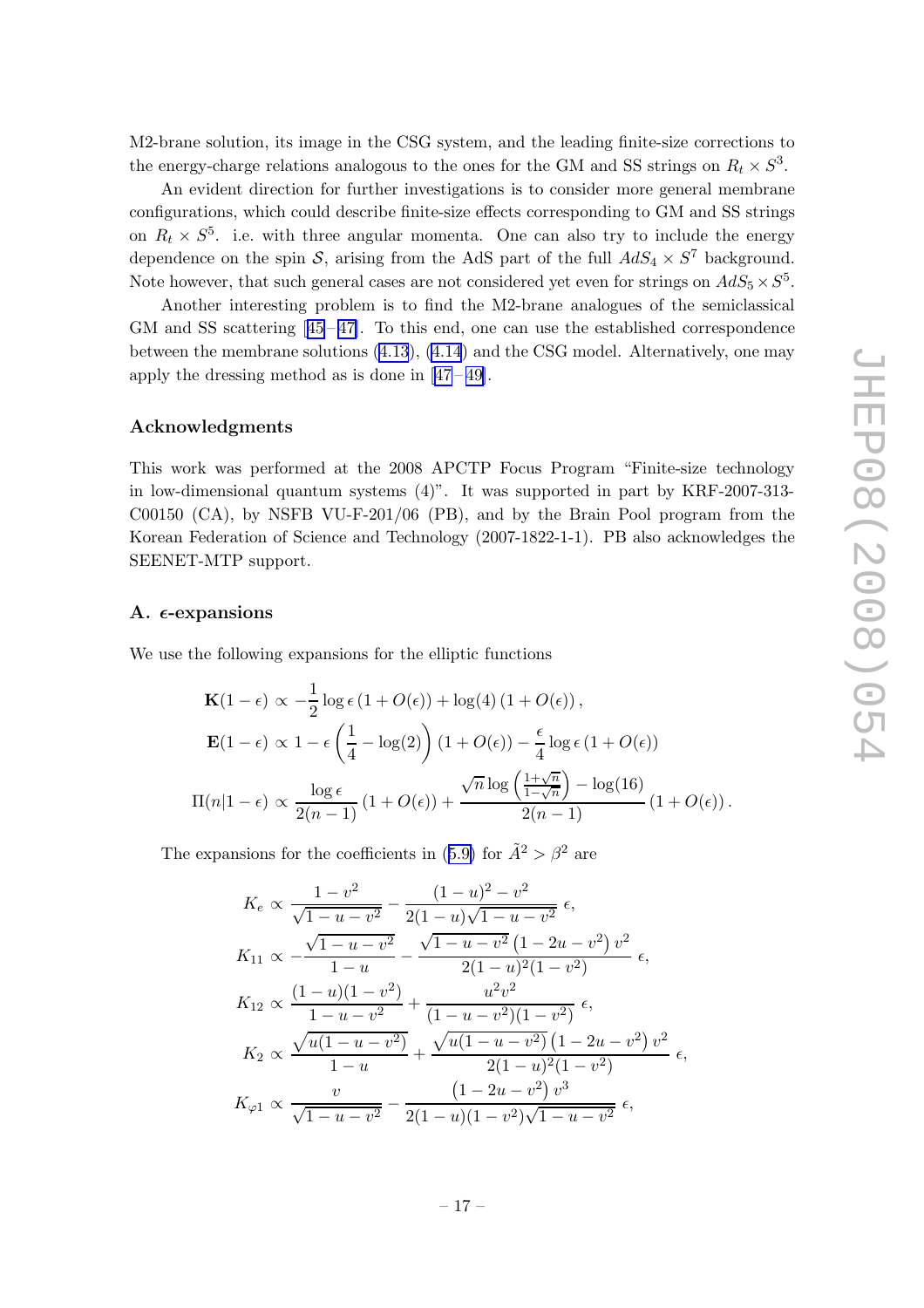<span id="page-18-0"></span>
$$
K_{\varphi 2} \propto \frac{1 - u}{v^2} - \frac{u(1 - u - v^2)}{(1 - v^2)v^2} \epsilon,
$$
  

$$
K_{\varphi 3} \propto 1 - \frac{1 - u}{v^2} + \frac{2u(1 - u - v^2)}{(1 - v^2)v^2} \epsilon.
$$

The expansions for the coefficients in ([5.9\)](#page-14-0) for  $\tilde{A}^2 < \beta^2$  are given by

$$
K_e \propto \frac{v^2 - 1}{\sqrt{v^2(1 - u) - 1}} - \frac{v^2(1 - u)^2 - 1}{2\sqrt{v^2(1 - u) - 1}(1 - u)} \epsilon,
$$
  
\n
$$
K_{11} \propto \sqrt{\frac{v^2(1 - u) - 1}{v^2(1 - u)^2}} - \frac{\sqrt{v^2(1 - u) - 1}(1 + v^2(2u - 1))}{2v^3(v^2 - 1)(1 - u)^2} \epsilon,
$$
  
\n
$$
K_{12} \propto \left(1 - \frac{v^2u}{v^2 - 1}\right)\epsilon,
$$
  
\n
$$
K_2 \propto -\sqrt{\frac{(v^2(1 - u) - 1)u}{v^2(1 - u)^2}} + \frac{\sqrt{\frac{(v^2(1 - u) - 1)u}{v^2(1 - u)^2}}(1 + v^2(2u - 1))}{2v^2(v^2 - 1)(1 - u)} \epsilon,
$$
  
\n
$$
K_{\varphi 1} \propto -\frac{v}{\sqrt{1 - 1/v^2 - u}} - \frac{1 + v^2(2u - 1)}{2(v^2 - 1)\sqrt{v^2(1 - u) - 1}(1 - u)} \epsilon,
$$
  
\n
$$
K_{\varphi 2} \propto 1 - u + \frac{(1 - v^2(1 - u))u}{v^2 - 1} \epsilon,
$$
  
\n
$$
K_{\varphi 3} \propto 1 - v^2(1 - u) + 2v^2u\left(1 - \frac{v^2u}{v^2 - 1}\right)\epsilon.
$$

# References

- [1] J.M. Maldacena, The large-N limit of superconformal field theories and supergravity, [Adv.](http://www-spires.slac.stanford.edu/spires/find/hep/www?j=00203%2C2%2C231) [Theor. Math. Phys.](http://www-spires.slac.stanford.edu/spires/find/hep/www?j=00203%2C2%2C231) 2 (1998) 231 [[Int. J. Theor. Phys.](http://www-spires.slac.stanford.edu/spires/find/hep/www?j=IJTPB%2C38%2C1113) 38 (1999) 1113] [[hep-th/9711200](http://arxiv.org/abs/hep-th/9711200)].
- [2] S.S. Gubser, I.R. Klebanov and A.M. Polyakov, Gauge theory correlators from non-critical string theory, [Phys. Lett.](http://www-spires.slac.stanford.edu/spires/find/hep/www?j=PHLTA%2CB428%2C105) B 428 (1998) 105 [[hep-th/9802109](http://arxiv.org/abs/hep-th/9802109)].
- [3] E. Witten, Anti-de Sitter space and holography, [Adv. Theor. Math. Phys.](http://www-spires.slac.stanford.edu/spires/find/hep/www?j=00203%2C2%2C253) 2 (1998) 253 [[hep-th/9802150](http://arxiv.org/abs/hep-th/9802150)].
- [4] J. Bagger and N. Lambert, Gauge symmetry and supersymmetry of multiple M2-branes, Phys. Rev. **D 77** [\(2008\) 065008](http://www-spires.slac.stanford.edu/spires/find/hep/www?j=PHRVA%2CD77%2C065008) [[arXiv:0711.0955](http://arxiv.org/abs/0711.0955)].
- [5] J. Gomis, G. Milanesi and J.G. Russo, Bagger-Lambert theory for general Lie algebras, [JHEP](http://jhep.sissa.it/stdsearch?paper=06%282008%29075) 06 [\(2008\) 075](http://jhep.sissa.it/stdsearch?paper=06%282008%29075) [[arXiv:0805.1012](http://arxiv.org/abs/0805.1012)].
- [6] S. Benvenuti, D. Rodriguez-Gomez, E. Tonni and H. Verlinde,  $N = 8$  superconformal gauge theories and M2 branes, [arXiv:0805.1087](http://arxiv.org/abs/0805.1087).
- [7] P.-M. Ho, Y. Imamura and Y. Matsuo, M2 to D2 revisited, JHEP 07 [\(2008\) 003](http://jhep.sissa.it/stdsearch?paper=07%282008%29003) [[arXiv:0805.1202](http://arxiv.org/abs/0805.1202)].
- [8] M.A. Bandres, A.E. Lipstein and J.H. Schwarz, Ghost-free superconformal action for multiple M2-branes, JHEP 07 [\(2008\) 117](http://jhep.sissa.it/stdsearch?paper=07%282008%29117) [[arXiv:0806.0054](http://arxiv.org/abs/0806.0054)].
- [9] J. Gomis, D. Rodriguez-Gomez, M. Van Raamsdonk and H. Verlinde, Supersymmetric Yang-Mills theory from Lorentzian three-algebras, [arXiv:0806.0738](http://arxiv.org/abs/0806.0738).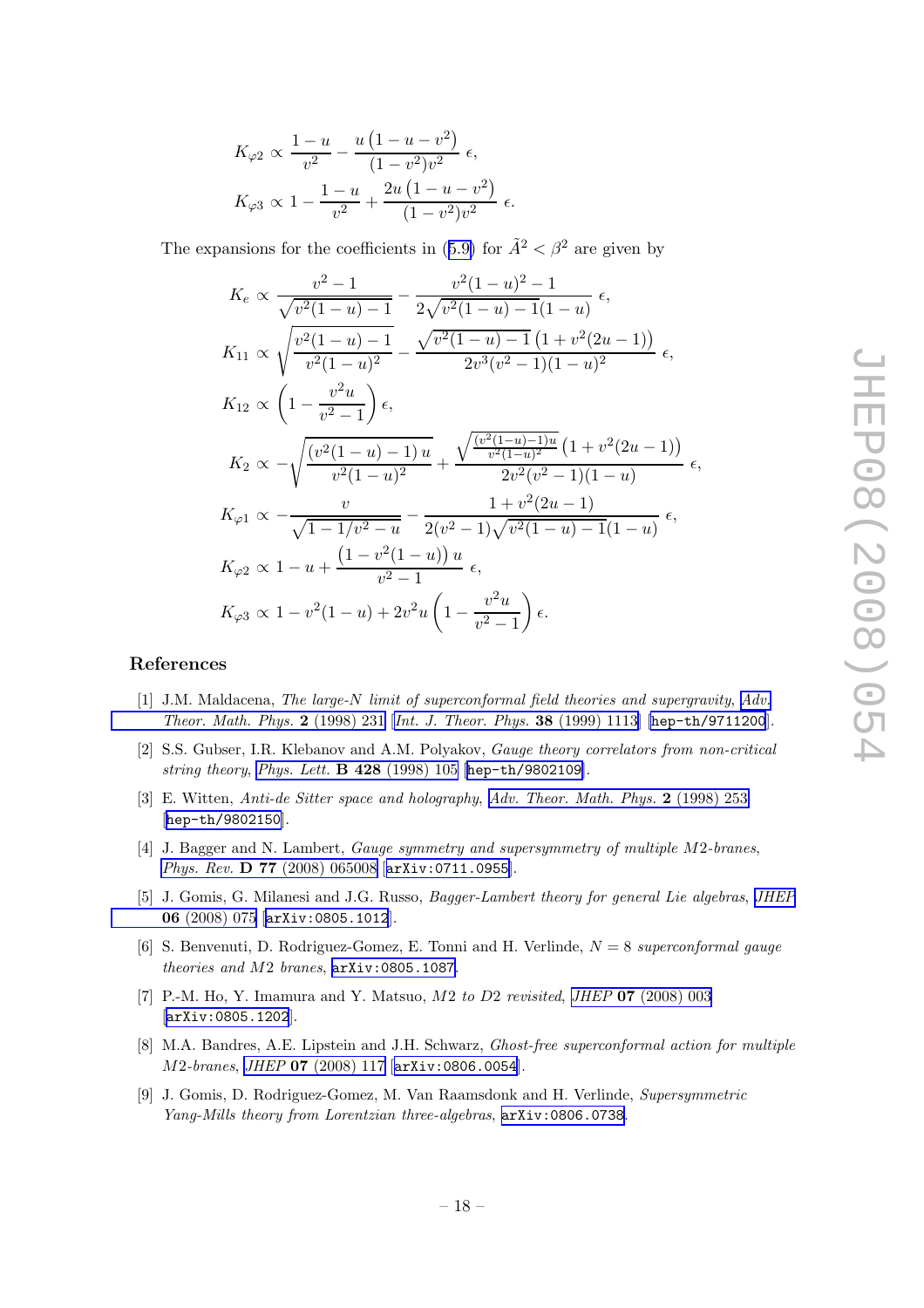- <span id="page-19-0"></span>[10] M. Benna, I. Klebanov, T. Klose and M. Smedback, Superconformal Chern-Simons theories and  $AdS_4/CFT_3$  correspondence,  $arXiv:0806.1519$ .
- [11] K. Hosomichi, K.-M. Lee, S. Lee, S. Lee and J. Park,  $N = 5, 6$  superconformal Chern-Simons theories and M2-branes on orbifolds, [arXiv:0806.4977](http://arxiv.org/abs/0806.4977).
- [12] O. Aharony, O. Bergman, D.L. Jafferis and J. Maldacena,  $N = 6$  superconformal Chern-Simons-matter theories, M2-branes and their gravity duals, [arXiv:0806.1218](http://arxiv.org/abs/0806.1218).
- [13] J.A. Minahan and K. Zarembo, The Bethe ansatz for superconformal Chern-Simons, [arXiv:0806.3951](http://arxiv.org/abs/0806.3951).
- [14] D. Gaiotto, S. Giombi and X. Yin, Spin chains in  $N = 6$  superconformal Chern-Simons-matter theory, [arXiv:0806.4589](http://arxiv.org/abs/0806.4589).
- [15] T. Nishioka and T. Takayanagi, On type IIA Penrose limit and  $N = 6$  Chern-Simons theories, JHEP 08 [\(2008\) 001](http://jhep.sissa.it/stdsearch?paper=08%282008%29001) [[arXiv:0806.3391](http://arxiv.org/abs/0806.3391)].
- [16] G. Arutyunov and S. Frolov, Superstrings on  $AdS_4 \times CP^3$  as a coset  $\sigma$ -model, [arXiv:0806.4940](http://arxiv.org/abs/0806.4940).
- [17] B.J. Stefanski, B., Green-Schwarz action for type IIA strings on  $AdS_4 \times CP^3$ , [arXiv:0806.4948](http://arxiv.org/abs/0806.4948).
- [18] G. Grignani, T. Harmark and M. Orselli, The  $SU(2) \times SU(2)$  sector in the string dual of  $N = 6$  superconformal Chern-Simons theory,  $arXiv:0807.4959$ .
- [19] G. Grignani, T. Harmark, M. Orselli and G.W. Semenoff, Finite size giant magnons in the string dual of  $N = 6$  superconformal Chern-Simons theory,  $arXiv:0807.0205$ .
- [20] P. Bozhilov, Neumann and Neumann-Rosochatius integrable systems from membranes on  $AdS_4\times S^7$ , JHEP 08 [\(2007\) 073](http://jhep.sissa.it/stdsearch?paper=08%282007%29073) [[arXiv:0704.3082](http://arxiv.org/abs/0704.3082)].
- [21] G. Arutyunov, S. Frolov, J. Russo and A.A. Tseytlin, *Spinning strings in*  $AdS_5 \times S^5$  *and* integrable systems, [Nucl. Phys.](http://www-spires.slac.stanford.edu/spires/find/hep/www?j=NUPHA%2CB671%2C3)  $\bf{B}$  671 (2003) 3 [[hep-th/0307191](http://arxiv.org/abs/hep-th/0307191)].
- [22] G. Arutyunov, J. Russo and A.A. Tseytlin, *Spinning strings in*  $AdS_5 \times S^5$ *: new integrable* system relations, Phys. Rev. D 69 [\(2004\) 086009](http://www-spires.slac.stanford.edu/spires/find/hep/www?j=PHRVA%2CD69%2C086009) [[hep-th/0311004](http://arxiv.org/abs/hep-th/0311004)].
- [23] M. Kruczenski, J. Russo and A.A. Tseytlin, Spiky strings and giant magnons on  $S^5$ , [JHEP](http://jhep.sissa.it/stdsearch?paper=10%282006%29002) 10 [\(2006\) 002](http://jhep.sissa.it/stdsearch?paper=10%282006%29002) [[hep-th/0607044](http://arxiv.org/abs/hep-th/0607044)].
- [24] P. Bozhilov, Spin chain from membrane and the Neumann-Rosochatius integrable system, Phys. Rev. D 76 [\(2007\) 106003](http://www-spires.slac.stanford.edu/spires/find/hep/www?j=PHRVA%2CD76%2C106003) [[arXiv:0706.1443](http://arxiv.org/abs/0706.1443)].
- [25] W.-Y. Wen, 2D Heisenberg model from rotating membrane, [Nucl. Phys.](http://www-spires.slac.stanford.edu/spires/find/hep/www?j=NUPHA%2CB791%2C164) B 791 (2008) 164 [[arXiv:0705.2634](http://arxiv.org/abs/0705.2634)].
- [26] P. Bozhilov and R.C. Rashkov, Magnon-like dispersion relation from M-theory, [Nucl. Phys.](http://www-spires.slac.stanford.edu/spires/find/hep/www?j=NUPHA%2CB768%2C193) B 768 [\(2007\) 193](http://www-spires.slac.stanford.edu/spires/find/hep/www?j=NUPHA%2CB768%2C193) [[hep-th/0607116](http://arxiv.org/abs/hep-th/0607116)].
- [27] P. Bozhilov, A note on two-spin magnon-like energy-charge relations from M-theory viewpoint, [hep-th/0612175](http://arxiv.org/abs/hep-th/0612175).
- [28] P. Bozhilov and R.C. Rashkov, On the multi-spin magnon and spike solutions from membranes, [Nucl. Phys.](http://www-spires.slac.stanford.edu/spires/find/hep/www?j=NUPHA%2CB794%2C429) **B 794** (2008) 429 [[arXiv:0708.0325](http://arxiv.org/abs/0708.0325)].
- [29] S. Schäfer-Nameki and M. Zamaklar, Stringy sums and corrections to the quantum string Bethe ansatz, JHEP 10 [\(2005\) 044](http://jhep.sissa.it/stdsearch?paper=10%282005%29044) [[hep-th/0509096](http://arxiv.org/abs/hep-th/0509096)].